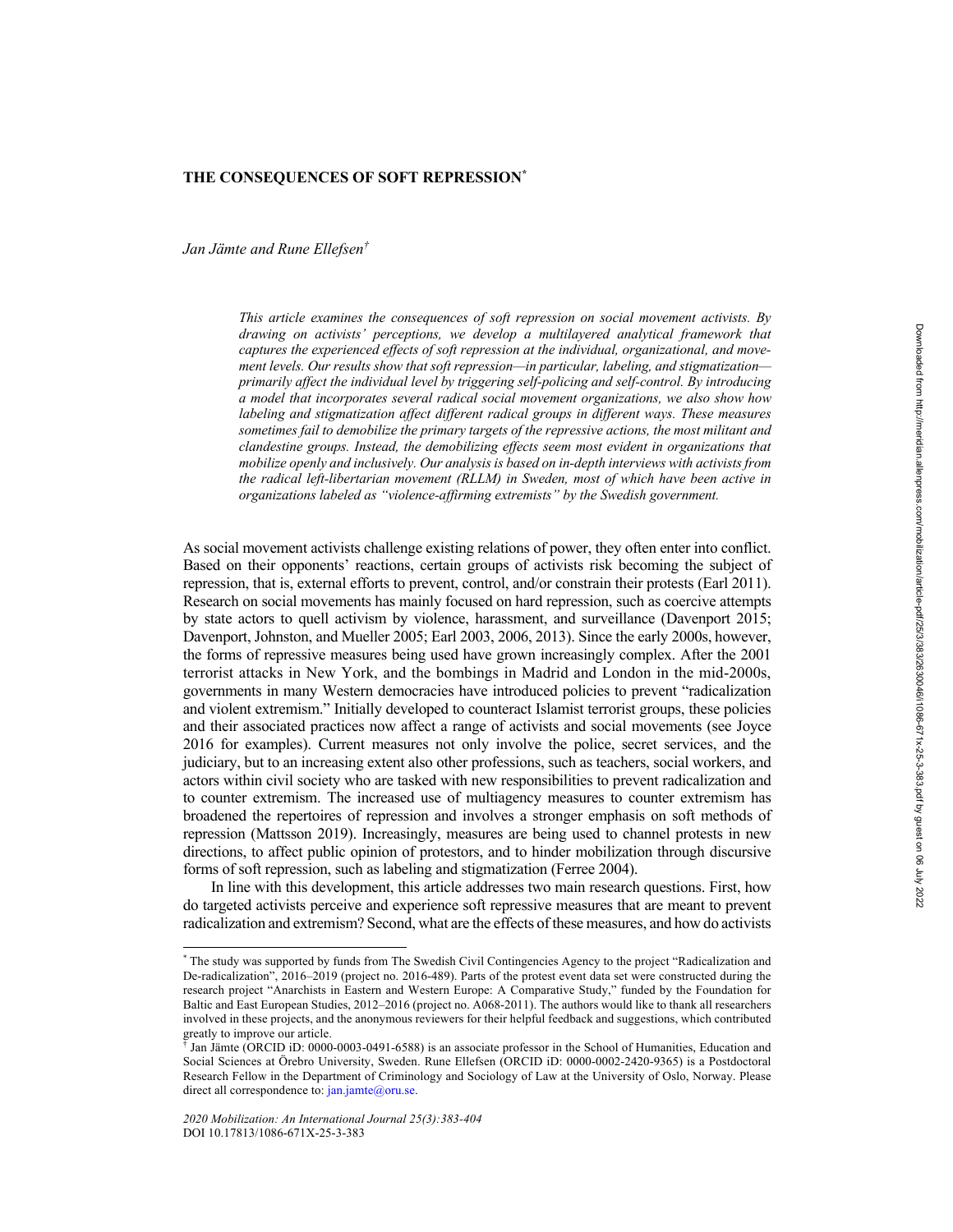respond to them? The article explores the consequences of soft repression among what we define as the radical left-libertarian movement (RLLM) in Sweden. Previous research has paid little attention to deradicalization and disengagement efforts vis-à-vis the contemporary radical left in Western democracies (Bjørgo and Gjelsvik 2015; della Porta 1995). We use the case of the RLLM as an example of the soft measures used to govern dissent in contemporary Western democracies. Since 2011, the Swedish government has intensified its efforts to counteract "violence-affirming (*våldsbejakande*) extremism,"1 emphasizing preventive work at the local level that involves a range of professions. Among those targeted are groups in the RLLM, namely the "autonomous milieu" including four radical left organizations that have been singled out by government agencies as "violence-affirming extremists." We focus on these four organizations, but also include movement actors affiliated with these groups by their ideology or practices. By drawing on the activists' perceptions and experiences of soft repression, we develop a multilayered analytical framework that resonates with the different levels activists talked about in interviews: the individual, organizational, and movement levels. As outlined in the research questions, our aim is to capture activists' perceptions of governmental measures to prevent radicalization as well as the effects of this type of soft repression, both of which influence the mobilization patterns of movements.

Our study contributes to existing research on protest repression in three ways. First, by analyzing activists' perceptions and experiences, we show how soft repression, in the form of labeling and stigmatization, affects different radical groups in different ways; relatedly, we show why it sometimes fails to demobilize the primary targets of the repressive actions, that is, the most militant and clandestine groups.<sup>2</sup> Second, we show the different effects of soft repression on different levels of the movement, as well as the relationship between these levels. Based on our findings, we argue that soft repression has the most evident effect on the individual level by triggering self-policing and imposition of self-control among activists, which in turn hinders group and movement mobilization. Third, our analysis indicates two main lines of responses to soft repression. On the one hand, some activists turn outward; they try to engage in the public sphere and remain open and transparent as a way to counter the stigma of the extremist label. On the other, some turn inward, becoming more exclusive and clandestine in their forms of organizing. From this we highlight potential "backfire effects" (della Porta 2013), as the most militant activists and groups might be further radicalized by these forms of soft repression.

## **HARD AND SOFT REPRESSION OF PROTEST**

How state and nonstate actors control protest, and the consequences of such control, are key concerns for research on social movements (Peterson and Wahlström 2015). Existing research on repression has generated two primary lines of inquiry: investigation of repression as the dependent variable and as a key independent variable in explanations of such things as movement mobilization (Earl 2003). We take the latter approach. There is extensive research that investigates repression as a decisive factor impacting movement mobilization (Tilly and Tarrow 2007). This strand of research has, for example, provided valuable contributions by showing how repression plays a key role in the dynamic and relational structuring of repertoires of collective action (Combes and Filieule 2011; McAdam 1983; Meyer and Staggenborg 2008). Scholars have shown how repression increases the cost of protesting (Tilly 1978) and also how it reduces protestors' opportunities to achieve their goals (Barkan 1984; Ellefsen 2016). Years of scholarship on repression has, however, produced contradictory findings and explanations of how and why repression leads to demobilization or deradicalization in some cases and mobilization or radicalization in others (della Porta 2013; Earl and Soule 2010; Ellefsen Forthcoming). One reason for this might be an insufficient acknowledgment of the interactive, dynamic, and multilayered nature of the relationship of protest and repression (Koopmans 1993). Our study seeks to address this gap by employing a multilayered analytical approach that examines the consequences of repression on the individual, group, and movement levels, as well as emphasizing how these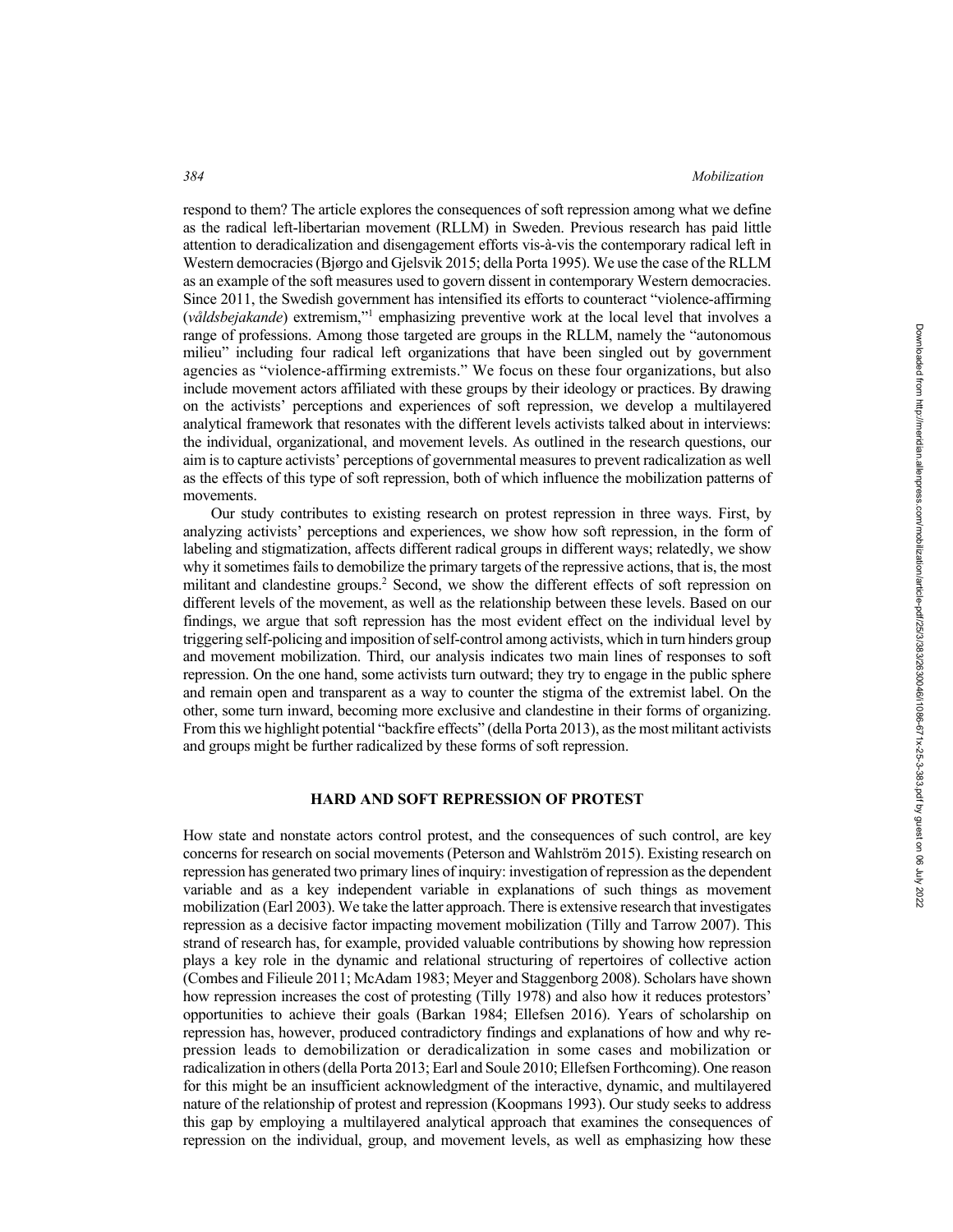#### *The Consequences of Soft Repression 385*

various levels interact vis-à-vis repression. By doing this we hope to better capture the multifaceted nature of how repression plays out and impacts protest in the context of a Western liberal democracy.

We argue that the protest–repression relationship is far more complex than many scholars have assumed, as repression is a multidimensional phenomenon that has numerous and varied effects on the different levels of social movement activity (Linden and Klandermans 2006). Therefore, as Jennifer Earl and Sarah Soule (2010) emphasize, the effects of repression cannot be broadly theorized without specification of the actors involved, the repressive methods used, and other key contextual factors. Studies of repression should, therefore, focus on particular instances of repressive strategies, actions, and events, or repression during specific episodes or waves of protest. Taking this approach, we investigate the consequences of a specific shift in Swedish government policy and practice that involve an increased use of soft repression, designed to hinder recruitment and mobilization among radical movements.

# *Soft versus Hard Repression*

There is a crucial distinction to be drawn between hard repression, which is exerted through coercion and the threat or use of violence, and soft repression, which is exerted through subtler techniques (Earl 2006). While hard repression involves the mobilization of force to control or crush oppositional action, Myra Marx Ferree (2004) argues that soft repression involves the mobilization of nonviolent means, for example, silencing activists or marginalizing oppositional ideas. Ferree (2004: 142) distinguishes three loose and possibly overlapping categories of soft repression: ridicule, stigma, and silencing.

Ferree (2004) derives her analytical categories from the view that civil society, including institutionalized media practice, is the locus of soft repression. In many cases, however, soft repression also involves state actors (García 2014; Lindekilde 2010). In our case, it is the Swedish government that initiated policies and practices aimed at counteracting "violence-affirming extremism." The state-initiated depictions of the "problem" of extremism have influenced local municipal actors and media, as well as what is actually being done to address it. These acts have helped establish violence-affirming extremism as a social problem and a stigmatizing label in the Swedish public debate (Wahlström 2018). It is clear that this stigmatization originates from stateinitiated, counterframing techniques (Fallon, Aunio, and Kim 2018: 941).

Using labels to stigmatize is, according to Ferree (2004), intended to damage a group by discrediting its collective identity and devaluing how the public views the group as a whole, in order to prevent it from mobilizing (see Boykoff 2007 on the mechanism of stigmatization). Soft repression, by way of stigmatization, enables government authorities in domestic contexts to label, silence, and negatively stereotype activists to delegitimize and derail their mobilization (Fallon, Aunio, and Kim 2018: 940). Stigmatization can also be used by civil society actors (e.g., countermovements) as a cultural strategy to prevent collective action by discouraging identification with a group, something both right- and left-wing organizations use to discredit their counterparts (Jämte 2013; Linden and Klandermans 2006). Approaching soft repression as an independent variable means we direct our attention to the potential impact of this specific form of repression on the groups that are labeled, the individual activists, and the wider movement they are part of. Previous research on the consequences of repression focuses on the impact either on the level of social movement activity or on the tactics deployed by social movements (Earl 2013: 4–5; Earl and Soule 2010). We support Hélène Combes and Olivier Fillieule's (2011: 24) argument that in order to understand the effects of repression, "we need to consider the contextual, organizational and individual levels together." While such multilevel analysis has been employed in existing movement research, for example, in studies of processes of disengagement from political violence and radical organizations (Bosi and della Porta 2015; Fillieule 2015), there is a lack of multilevel analysis of the diverse and interacting effects of repression across the individual, organizational, and movement levels. This article hopes to help fill this gap.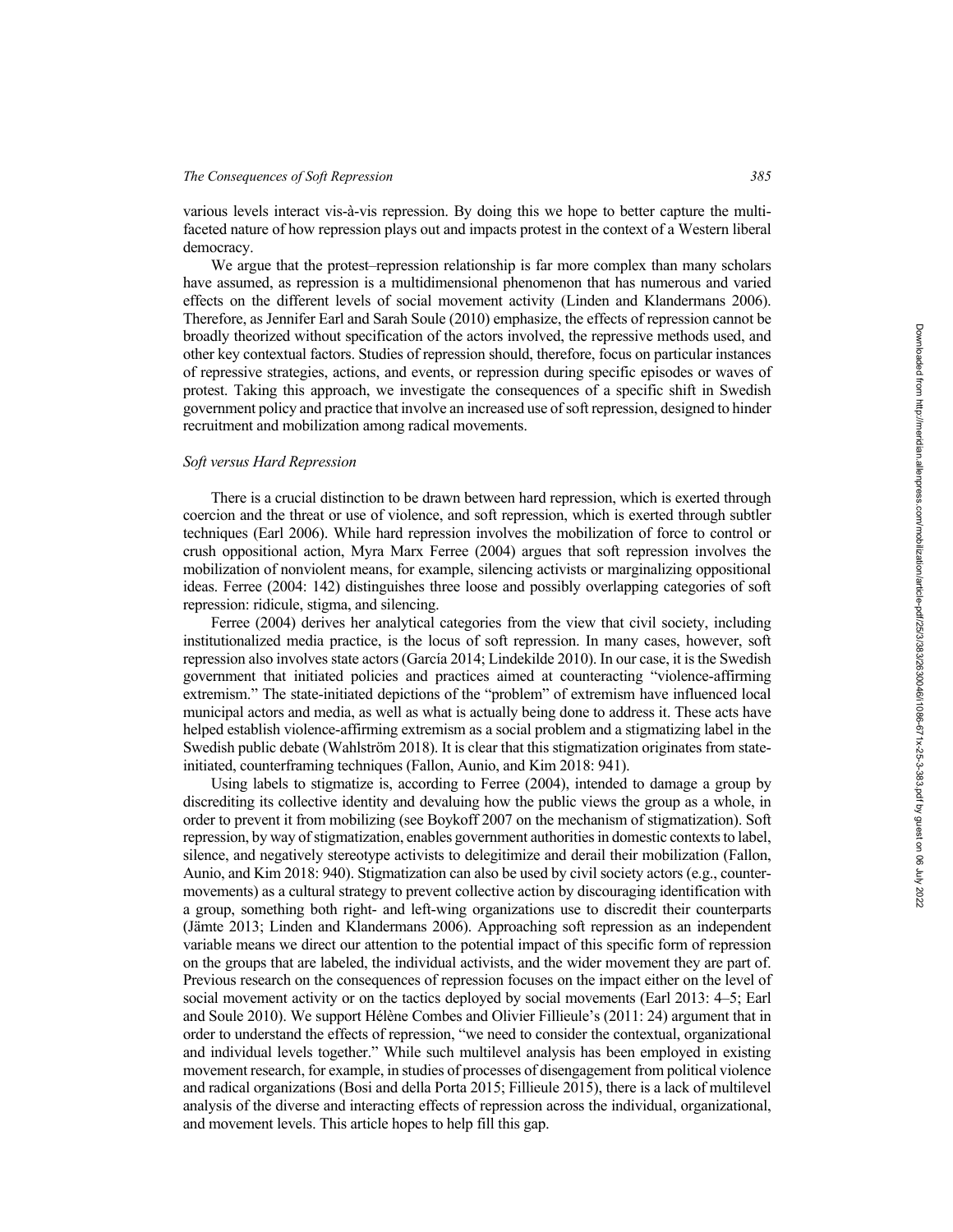Recent research has emphasized that we also need to understand how protestors perceive and respond to repression, in order to understand how activists are affected by it (Honari 2018; Koopmans 1993). For example, how activists view the opportunities and threats in their environment is decisive for how they act. Examining protestors' perceptions of repression can thus help us understand the subtler ways in which soft repression impacts activists' cognition and practices (Gamson and Meyer 1996; Kurzman 1996). In this article, we emphasize the consequences of being labeled (or associated with a labeled group) and the activists' perceptions of how labeling has impacted the opportunities and threats they face.

# **THE SWEDISH RADICAL LEFT LIBERTARIAN MOVEMENT AND ITS FOUR TARGETED GROUPS**

The designation "radical left libertarian movement" (RLLM) encompasses organizations, informal groups, and networks that base their activism on libertarian socialist thought. Within this movement, one finds anarchist and anarchosyndicalist activists, together with autonomists, council communists, and other forms of libertarian Marxists. Actors within the RLLM are connected through an ideological commitment to antiauthoritarianism, anticapitalism, and antistatism, as well to a vision of society based on voluntary forms of cooperation. The activists also criticize other forms of power relations, for instance racism, sexism, homophobia, and speciesism. This makes them potential allies with a wide range of other movements, and in practice they have often functioned as a "radical flank" to these movements (Haines 2013). The RLLM primarily seeks social and political change outside of institutional politics. Within the movement, different actors prefer different repertoires of protest. These range from conventional forms of protest, to transgressive and violent protest tactics (Bosi and Malthaner 2015; Jämte and Wennerhag 2019; Jämte, Lundstedt, and Wennerhag 2020; Tilly and Tarrow 2007).<sup>3</sup>

Since the late 1980s, parts of the RLLM have become the focus of attention of government efforts in Sweden to counteract extremism within the left. Among governmental agencies, the targeted movement is often referred to as the "autonomous milieu," an umbrella concept used to describe and label extraparliamentary, leftwing organizations and activists expressing or sympathizing with what is referred to as an "anarchist political stance" (SOU 2002: 91). During the last decade, a string of reports have been released by governmental agencies on the autonomous milieu, linking it to political violence or leftwing extremism (BRÅ and Säpo 2009; FOI 2018; SOU 2013, 2016 ).

In 2011, the government launched a national action plan against violence-affirming extremism. The plan was preceded by an increased focus on how to prevent radicalization and extremism in political and public debate in Sweden, beginning in the late 2000s. Initially, the term "violence-affirming extremism" was primarily used to describe Islamist terrorism (Säkerhetspolisen 2010), but with the national action plan of 2011, the definition was broadened to include "the autonomous left" and the "white supremacist milieu" (Skr. 2011: 44). The use of the term "violence-affirming extremism" signaled a broader target group, encompassing not only those involved in politically motivated violence, but also those who approved or expressed positive attitudes about the use of violent tactics to reach political goals.4

As an outgrowth of the action plan, the Swedish government appointed a "national coordinator to safeguard democracy against violent extremism" in 2014 (Dir. 2014: 103). The national coordinator (NC) was tasked with the responsibility of preventing individuals from becoming "radicalized," counteracting different forms of "extremism," and offering disengagement programs for those involved. Since its initiation in 2014, the main activities of the NC have been to produce informative material on violence-affirming extremism, and to develop and coordinate preventive work at the local level. All of Sweden's 290 municipalities have been encouraged to develop local action plans, in which they specify organizational structures and practices to recognize and deter radicalization, to counteract different forms of extremism, and to encourage disengagement from extremist milieus (Andersson Malmros and Mattson 2017).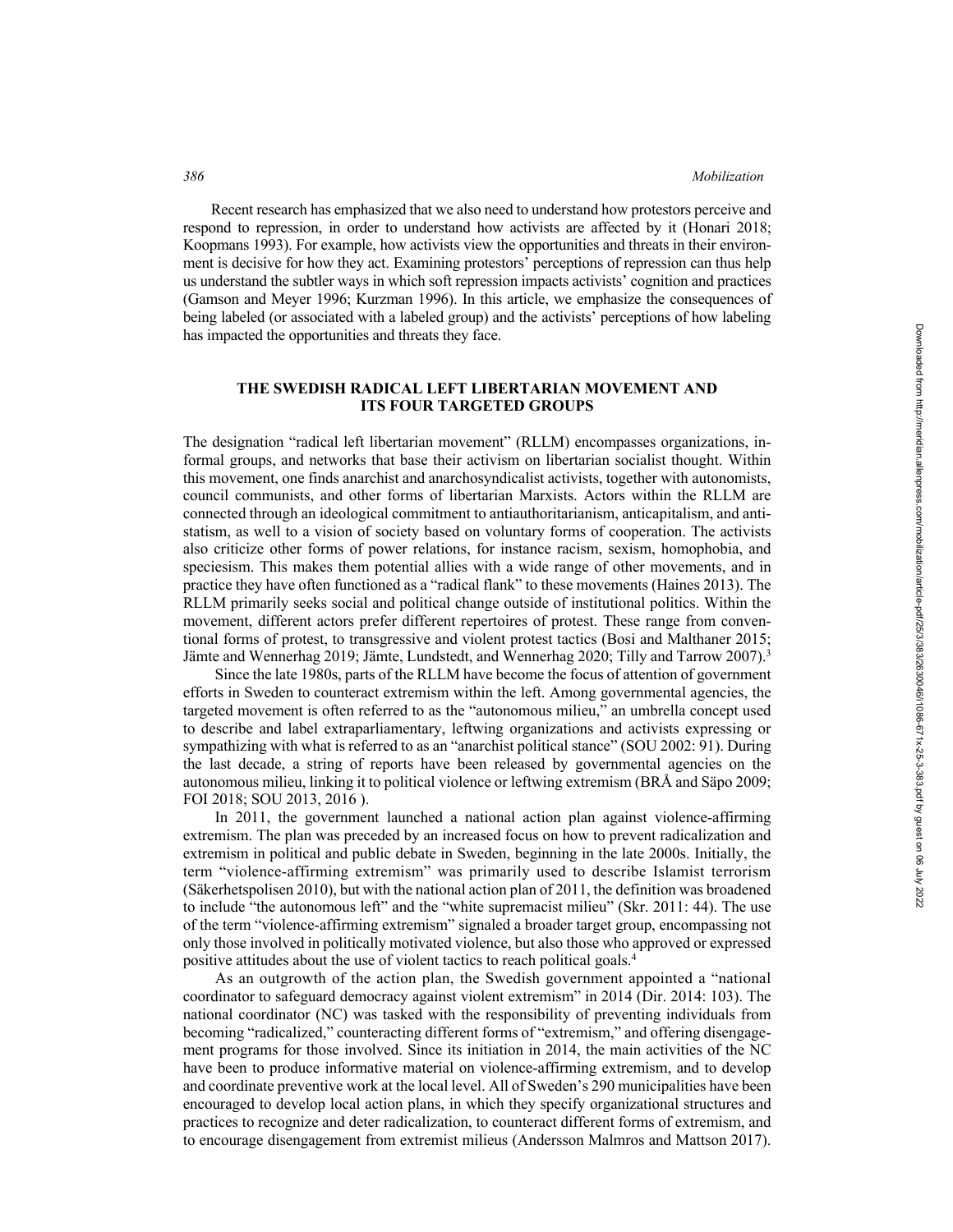These new practices and policies have involved an outsourcing of repression; formerly a matter primarily for the police and security services, they now involve a number of professions that are instructed to work and cooperate in new ways. In practice, the local work involves members of occupational groups, such as police, teachers, social workers, and youth recreation leaders, that meet people at risk of radicalization (Skr. 2014: 144). The new efforts to prevent radicalization appear to signal a change in state efforts to counteract extremism, with more resources being spent, more actors mobilized, and responsibilities diffused to include the local level, in order to reach a wider target group than before (Wahlström 2018). In January 2018, the task of coordinating these efforts nationally was overtaken by The Swedish Centre for Preventing Violent Extremism (CVE).

In material developed by the NC, specific organizations and activist networks are publicly labeled as "violence-affirming extremists," so that local actors know who they should direct their attention to. Four RLLM groups are labeled and targeted: Antifascistisk aktion, (Anti-Fascist Action, AFA), Syndikalistiska Ungdomsförbundet (Anarchosyndicalist Youth Federation, SUF), Revolutionära Fronten (Revolutionary Front, RF) and Förbundet Allt åt Alla (Association Everything to Everyone, AåA). Although all part of the same movement, these groups are dissimilar in terms of both the issues and goals they prioritize and the protest tactics they employ. Tables 1 and 2 (below) introduce the key differences of the four groups, using

| Organization<br>(operating dates) | Number of PEs<br>(% of all RLLM PEs) | Main Protest Issues                                                                               | Main Protest Tactics                                                                                                                              |
|-----------------------------------|--------------------------------------|---------------------------------------------------------------------------------------------------|---------------------------------------------------------------------------------------------------------------------------------------------------|
| <b>SUF</b><br>$(1993-present)$    | 939<br>$(24.5\%)$                    | • May Day marches (18.5%)<br>• Racism/fascism $(17.8\%)$<br>• Workers' rights $(16.2\%)$          | • Demonstration (43.8%)<br>• Rally $(16.9\%)$<br>• Information $(15.5\%)$                                                                         |
| AFA<br>$(1993-present)$           | 501<br>$(13.1\%)$                    | • Racism/fascism $(75.8\%)$<br>• Women's rights $(6.6\%)$<br>• Migration/immigration (3.6%)       | • Property damage $(27.7%)$<br>• Violent confrontation with<br>individuals/groups (25.5%)<br>• Demonstration and infor-<br>mation $(14.0\%$ each) |
| RF<br>$(2002 - 2015)$             | 241<br>$(6.3\%)$                     | • Racism/fascism $(63.1\%)$<br>• Workers' rights $(12.9\%)$<br>• Public welfare $(9.1\%)$         | • Violent confrontation with<br>individuals/groups $(39.0\%)$<br>• Property damage (28.6%)<br>• Information $(18.3\%)$                            |
| AåA<br>$(2009-present)$           | 218<br>$(5.7\%)$                     | • Housing/urban planning $(21.6\%)$<br>• Racism/fascism $(18.3\%)$<br>• Public welfare $(11.5\%)$ | • Demonstration $(26.1\%)$<br>• Rally $(17.0\%)$<br>• Information $(14.2\%)$                                                                      |

**Table 1.** Protest Events (PEs), Issues, and Tactics (Self-Reported by RLLM Groups)

## **Table 2.** Types of Tactics Used by the Four RLLM Groups

|                                                | AåA                  | AF A     | RF        | <i>SUF</i>           |
|------------------------------------------------|----------------------|----------|-----------|----------------------|
| Conventional protests                          | 75.2%                | 34.1%    | 27.8%     | 82.9%                |
| Transgressive protests                         | 24.3%                | $12.6\%$ | $4.6\%$   | 16.2%                |
| Violent protests (against property or persons) | $0.5\%$ <sup>7</sup> | 53.3%    | 67.6%     | $1.0\%$ <sup>8</sup> |
| Total                                          | 100.0%               | 100.0%   | $100.0\%$ | 100.0%               |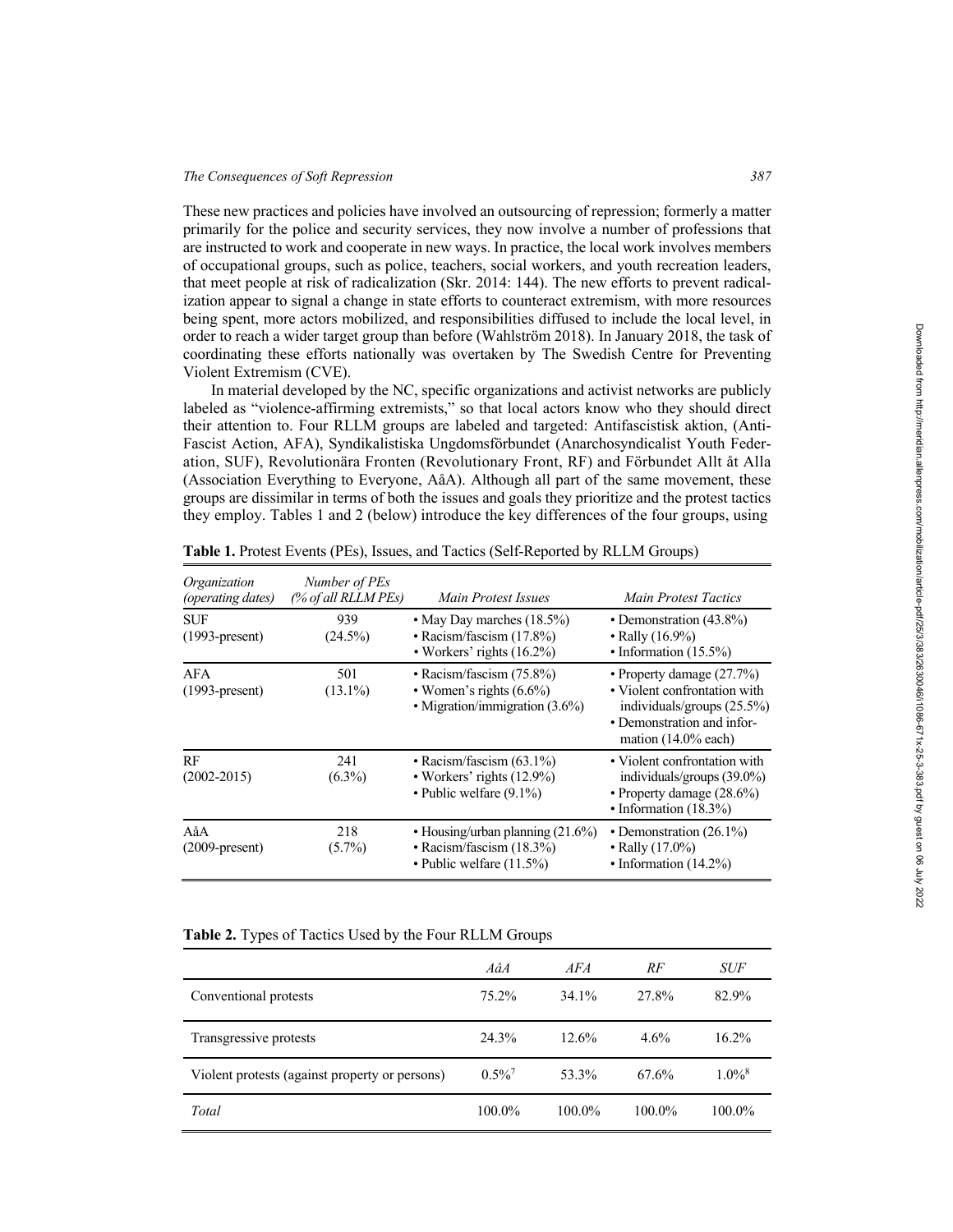aggregated protest event data for the years 1997–2016, or whatever years they were in operation. The tables cover the entire period, and they do not capture how each organization might have changed their main protest issues and tactics over time, or differences between different local groups within the same organization.<sup>5</sup> More on the protest event data in the methods section (see also note 12).

Taken together, the four groups have been part of almost half of the total number of protest events the RLLM staged in the period 1997–2016, which makes them among the most active actors within the movement. The actors are linked through collective identities, ideological affinities, joint mobilizations, solidarity campaigns, and movement infrastructures such as social centers and online networks (Jämte, Lundstedt, and Wennerhag 2020). The volume of activity within each organization has, however, shifted over time, with SUF reaching its peak at the turn of the millennium, AFA in the late 1990s and the mid-2000s, RF in the mid-2000s and by the turn of 2010s, and AåA the mid-2010s. While all four groups mobilize against racism and fascism, SUF and AåA engage in a wider variety of issues than RF and AFA (see table 1). The latter are almost entirely focused on antifascism. Table 2 summarizes the key differences in repertoires of action among the four RLLM groups, distinguishing between conventional, transgressive, and violent protest tactics.<sup>6</sup>

Table 2 reveals a striking difference in protest tactics: while AåA and SUF almost exclusively use conventional or transgressive forms of protest, the activities of RF and AFA more often include violent protest tactics. Previous research on the RLLM in Sweden has shown how some fields of contention, revolving around a certain issue or set of issues, are associated with certain protest tactics (Jämte and Wennerhag 2019). The use of conventional and nonviolent tactics dominates issues such as public welfare, migration, and protests against repression, while militant tactics are more common in antifascist work. For instance, the protest tactic "violent confrontation with individuals/groups" is almost exclusively (96%) connected to antifascist work. This type of violence is most often directed against a specific adversary, with activists engaging in violent encounters or attacks on individuals or groups connected to the far right (Jämte and Wennerhag 2019; Jämte, Lundstedt, and Wennerhag 2018, see also note 6).

## *Specifying Radicalness*

Previous research has stressed the need to analytically differentiate between radical and moderate social movement organizations (SMOs) (Fitzgerald and Rodgers 2000; Haines 2013), but we argue for the importance of also highlighting distinctions among radical SMOs. All four groups presented above can be considered radical in the sense that they strive for a profound structural change of the political and economic order (Jämte 2013, 2017). They define themselves as revolutionary organizations that do not limit themselves by existing laws. However, as seen in tables 1 and 2, the ways in which the organizations translate these stances into protest practices varies considerably.

Figure 1 on the next page captures key differences among these organizations by positioning them along three axes that differentiate radical SMOs. The horizontal axis captures the differences in protest tactics, understood as a distinction between violent and transgressive forms of protest (Tilly and Tarrow 2007). Because all four groups use conventional tactics, the dividing line among radical groups runs between their use of violent and transgressive forms of contention.

The lateral axis captures the mobilizing ambition of the organization, understood as a distinction between efforts to mobilize a broader social movement (inclusiveness) versus seeking out a specific subset of activists (exclusiveness). Similar divisions have been made in previous research, for instance, by delineating between "inward-" and "outward-oriented" movements, with the former seeking more limited mobilization ("qualitative") and the latter attempting to reach as many as possible ("quantitative") (Lang and Lang 1961; Rucht 1988). In relation to the four groups we study, some organizations readily invite new members and seek to include and mobilize a broad constituency, while others require a specific invitation/ recommendation or even a probationary period where new activists must prove their abilities before being allowed into the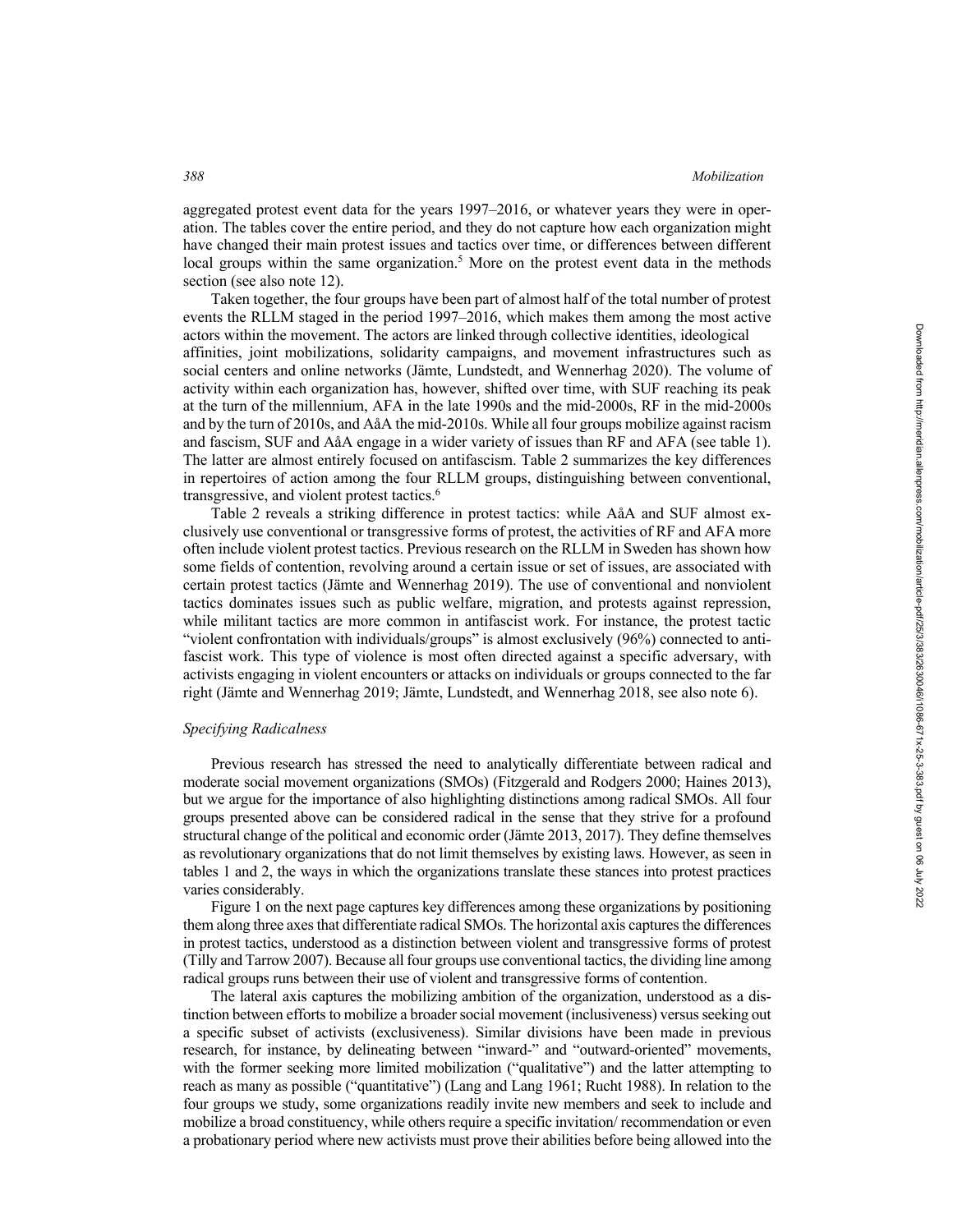



group. The vertical axis captures the organizational form of the actor, conceptualized as the degree of openness (overt organizing) or closure (covert organizing) of an organization. Overt forms of organizations are characterized by accessible and transparent structures, while covert organizations are anonymous, use strict security precautions, and emphasize internal loyalty. The three axes often intersect, but not always. Using illegal or violent tactics frequently leads to exclusive recruitment, as not all activists are ready to carry out these types of actions. Organizations that engage in high-risk activism also often use more covert ways of organizing, as they impose stricter security precautions and emphasize internal loyalty for their participants. On the other hand, efforts to mass mobilize are likely to presuppose increased openness and overt forms of organizing, as well as the use of conventional and transgressive protest tactics. This said, there are historical examples of organizations that do not follow this logic, for instance by seeking to mass mobilize, while still using violent tactics or closed organizational structures. In these cases, the polarity of one or two of the axes needs to be reversed to highlight this complexity.

In figure 1, the four RLLM organizations are placed along the continuums of each of the three axes. The placement of each group is a simplification of a more complex reality, in which different local groups within the same organization/network can differ considerably. We argue later that the impact of soft repression differs across the groups, depending on their placement along the axes.

## **METHODS AND DATA**

Our analysis is based on semistructured interviews with thirty-one RLLM activists, conducted between 2017 and 2018, and a quantitative dataset detailing protest events by RLLM groups.<sup>9</sup> The interview guide centered on the perceptions, experiences, and responses to repression among activists. An absolute majority were still active or closely connected to the movement, while two had left by the time we interviewed them. Activists were approached in relation to their main or current commitments in the groups and movement of interest. The interviewees were primarily engaged in organizations or networks labeled as "violence-affirmative extremists" ( $N = 20$ ). Eleven have been active in organizations within the broader RLLM milieu or other radical left organizations, but not explicitly identified as "violent extremists" by state agencies. The reason for including nontargeted groups is to address potential spillover effects, as well as to examine how repressive practices affect wider mobilization patterns and intramovement dynamics.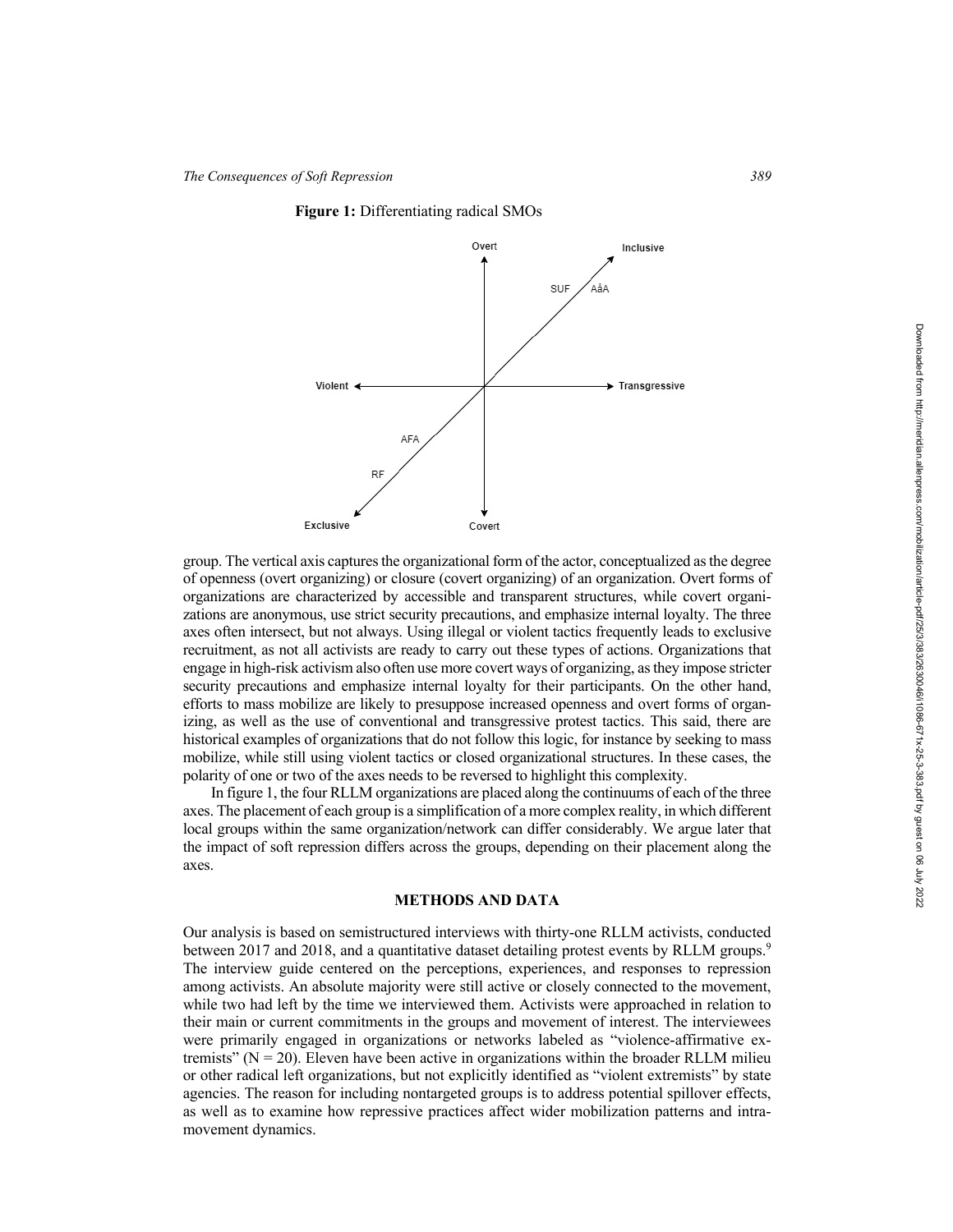We carried out interviews in four larger cities in Sweden, which all have active movements (Jämte and Wennerhag 2019) and used several strategies to identify interviewees. The activists were approached through formal contacts through the organizations they were involved in (e.g., by email), via gatekeepers and chain sampling technique. Some interviewees were also identified and approached in relation to ethnographic fieldwork of another research project.<sup>10</sup> Important to note is that some activists were harder to access than others. This was particularly true of the most clandestine and militant parts of the movement. We interviewed activists from all four organizations, but proportionally more were, or had been, active in the relatively open AåA and SUF than in the closed AFA and the now disbanded RF. Some of the activists had participated in several of these groups but usually during different parts of their life. Other organizations from which we drew participants were The Syndicalist Union (SAC), Anarchist Black Cross, Gothenburg Antifascist Front (GAF), The Socialist Party, Revolutionary Communist Youth, Young Left, Linje 17 against Racism, and two activists from unnamed grassroots animal rights groups. Several interviewees had been active in several organizations. All the names used are pseudonyms. We complimented the interviews with analysis of textual material about the NC and repression, published by organizations within the movement (e.g., op-eds and articles on the homepages of activist groups).

We analyzed interviews with NVivo software and a coding scheme that we developed. Core themes were created to identify forms of, experiences of, outcomes of, and responses to perceived repression. Subcodes were derived abductively, moving between initial codes generated from previous research and complementary codes generated from our analysis of interviews.11 Coding made clear that interviewees talked about experienced and potential consequences for themselves, the group(s) they were part of, and the overall RLLM. Our analysis was thus organized to capture this threefold distinction.

The descriptive quantitative data was derived from a protest event dataset, comprising 3,836 protests reported by RLLM groups in Sweden between the years 1997 and 2016 (Jämte and Wennerhag 2019). The data have been obtained from the movements' own media, such as websites and other publications, that contain information about demonstrations and mobilizations.12 The dataset contains information about protest issues, tactics, targets, main organizers, coalition partners, confrontations etc., which we used to contextualize and triangulate the information gathered from activist interviews. The protest data only include protest events that were announced or those reported on to the public, not those held in secret, events internal to the movement (meetings, study circles, etc.) or public events that were not staged as protests (public debates, concerts, lectures, etc.).

## *Consequences of Soft Repression*

Our three-fold analysis provides an aggregated picture of the experienced effects and the perceived consequences of the soft repressive practices of labeling and stigmatization. We first address the organizational level, then the individual level, and lastly the movement level. The first (organizational level) and second (individual level) sections are based on data from the four targeted groups. The last section (movement level) draws on a wider scope of material, which also includes nontargeted RLLM groups.

#### **ORGANIZATIONAL LEVEL**

By labeling groups as violence-affirming extremists, the NC and other state agencies target the organizational level of the RLLM. On the organizational level we found four distinct experienced or possible effects of labeling: administrative sanctions, silencing, confirmation, and radicalization. While the first two hinder mobilization, the latter two seem to encourage or radicalize activists.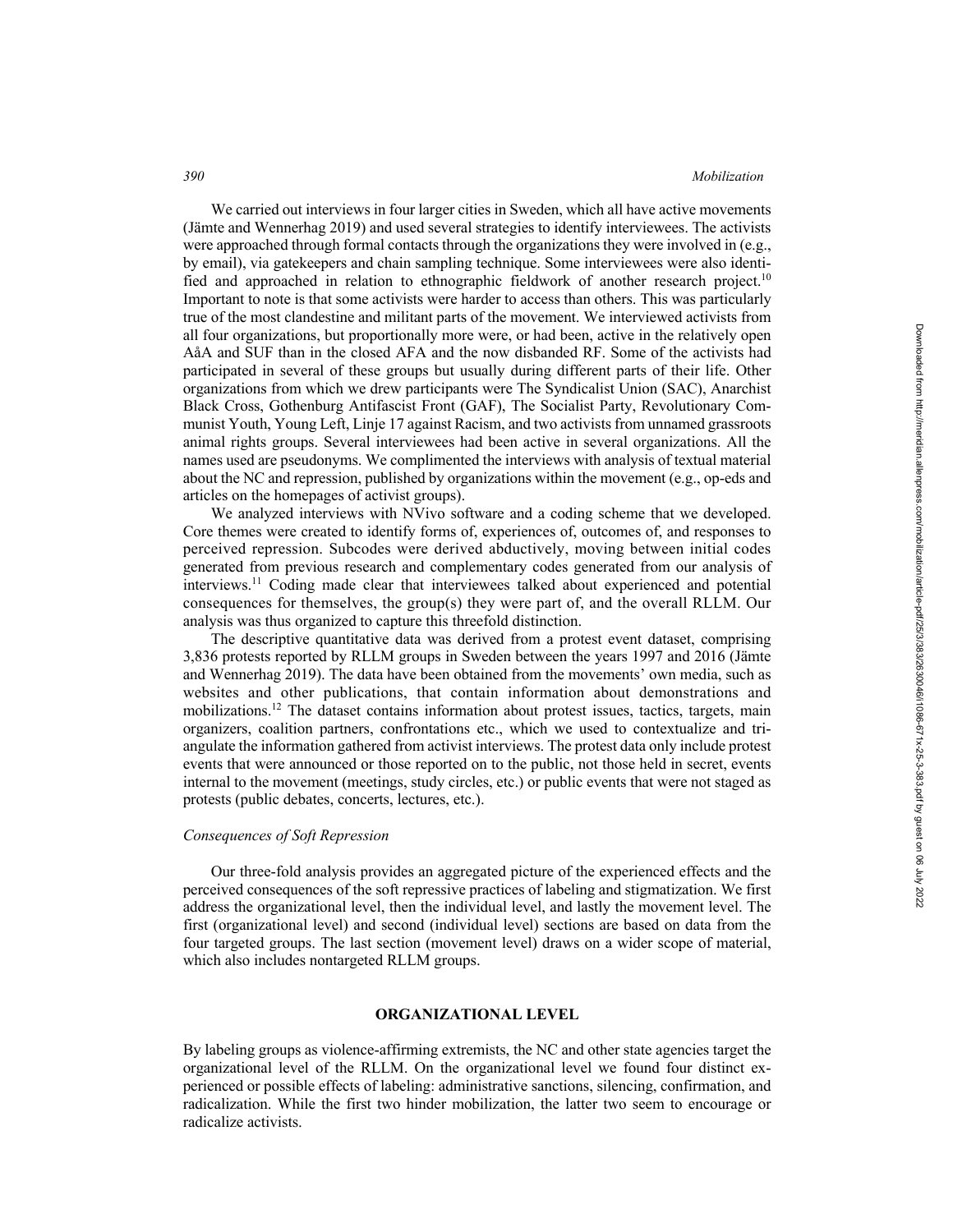### *Administrative Sanctions*

In order to mobilize, SMOs need material and immaterial resources, as well as access to venues where potential adherents gather. According to some activists we interviewed, being labeled a violence-affirming extremist organization has led to obstacles in accessing material resources, such as venues or funding, as well as restrictions on entering arenas where youth gather, such as schools and recreational centers. For several RLLM groups, this meant that mobilizing activities they used during the 1990s, such as books stalls and school talks, were now experienced as closed off to their organization. This was particularly an issue for organizations that sought to mobilize a broad constituency. We refer to these types of responses to the labelled groups as administrative sanctions (see García 2014 on "state administrative sanctions" as soft repression). Carl (SUF/SAC) reflected on this development:

In many ways it is regrettable to be singled out. It causes difficulties, maybe now the SUF club can't come out to schools with for example bookstands or to distribute material and so on. It becomes a huge difficulty for them. It's putting severe sticks in the wheels. It makes things very difficult for the organizations, to reach out to a broader crowd.

Martin (SUF/SAC) also commented on the risks of being excluded from important mobilizing arenas, and noted that the labeling could be used by actors within institutional politics to hinder their mobilizing efforts.

I think that it will be much easier for the municipality to say, "we don't want anything to do with you." [...] If there are public spaces that can be used for organizations, it can be that they say you don't fulfill their "criteria for democracy," or something like that. That you are labeled for something that potentially can happen even though they wouldn't have any problem at all.

This said, not all interviewees had experienced administrative sanctions, and some organizations found ways to get around them. This involved renting or borrowing a venue or mobilizing for events and accessing schools under different organizational names or through broader network structures. For other organizations, being labeled has not had any practical consequences for the way they use venues or mobilize support and resources. This is particularly evident for those that have worked to become autonomous of public institutions and support, which limits their contact with institutional politics and therefore limits the effect of administrative sanctions.

## *Silencing*

Given that the RLLM challenges relations of power, ideologically as well as through movement practices, they enter into conflicts with other actors. These conflicts are filtered and mirrored through mass media, which produces the public information by which most people become aware of the RLLM. If movements receive little media attention, groups and events are known mostly to participants, bystanders, and those seeking out specific information, and not the general public. If activists do get media coverage, the question remains whether the coverage is positive or negative in relation to movement goals and activities (Rucht 2004). While none of the interviewees had been directly censored, some activists described how being labeled made it more difficult for them to have a voice in mass media, which scholars refer to as "silencing" (Ferree 2004; Linden and Klandermans 2006). Nicolai (antifascist activist) described how the media excludes actors within the RLLM from giving their perspective, and often lumps different "extremist groups" together in a shallow description of protest events.

I mean, the largest repression is by the media, I would say. Media's determination to not describe things as what they are. To not allow a more profound analysis than to just look at the fact that "there are 200 persons there [antifascists], and 200 persons there [neo-Nazis], and the police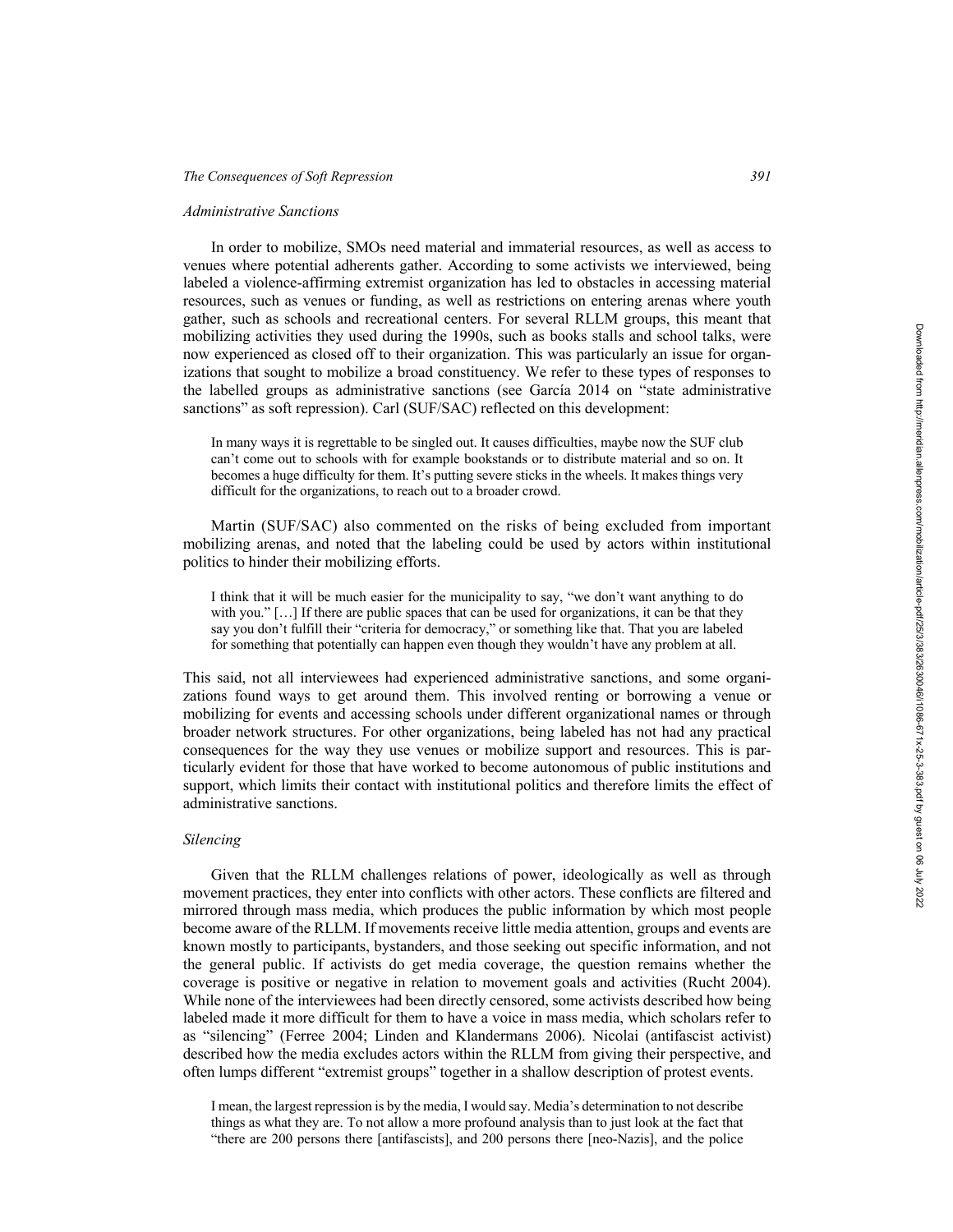#### *392 Mobilization*

was there," and so they describe what has happened, in some way. But there is no background information about what either of these groups want. That I think has done the most damage.

Instead of being able to give their own perspectives, activists described how their actions were often interpreted and mediated by police or actors within institutional politics. As Ferree (2004: 149) argues, mass media coverage of a protest event is not equivalent to providing a voice in the media for protesters, and soft repression may involve excluding the perspectives and frames that make sense of the movement's actions. Peter (antifascist activist) talked about how the media often use the police as "truth tellers," and how difficult it is to create a counter narrative from a marginalized and stigmatized position:

Mass media are pursuing what police researchers sometimes talk about as "messenger journalism." There is a low level of source criticism when it comes to the relationship to the police. Media often report what the police says, not like they were one interest group, but like if they were the objective representatives of what has actually happened. And it's happening routinely. When criminalized persons, persons who are "on the other side," enter discussions and come from below they are made suspects from the beginning. So it's not likely, almost not… it's not possible to get a neutral picture of what happened.

That said, the RLLM seems to do little to develop and deploy counter narratives through media or the internet. With the exception of a few local groups and activists that openly debate or challenge dominant perspectives by writing opinion pieces or publishing counter narratives, most remain silent or rely on the alternative, leftwing press to write on their behalf. Previous research has shown how the online presence of the contemporary RLLM is limited, and that activists do not prioritize the use of the internet (e.g., web 2.0 and social media) for recruitment or spreading alternative views or visions (Andersson 2018). Taken as a whole, the activists we interviewed often found that their ideas and actions were described and interpreted negatively by others, which presumably hindered their mobilization.

### *Confirmation*

While some activists questioned the basis and criteria of the labeling, others saw it as a confirmation that the state took their organization seriously. The latter expressed a sense of pride that their group was assessed as a threat; they have an actual impact and are worthy of attention. They saw it as positive because it acknowledged their group as a political actor, independently of whether they saw the labeling as fair or not. Yet others saw the labeling as expected given their actual violent practices. Taken together, activists use words or phrases such as "a feather in [their] cap," "motivating," a "confirmation of [their] self-image" and to wear the label "like a crown," to describe their perception of being labeled. For Ivan (RF), labeling was to be expected, given the organization's practices:

I don't think it was strange [that RF was listed]. I mean, we were the most violent group. So that we would end up on that list, it was nothing odd. However, I think it was SUF [that was also listed]. I thought that was very odd… it became… I don't know… almost like they were making fun of us. We [RF] didn't have the same respect for them. AFA was ok. It's obvious that they were there, but why the others?

Sid (AåA), on the other side, saw the labeling as an acknowledgment of the group's importance and that the state recognized them as a political threat:

I think they are just telling us that they are watching us. I think that is the reason why they put us in there. I don't know… maybe this means that they actually see us as a potential threat, and that is kind of what we want to be. I mean… they should take us seriously, because we are serious, at least some parts of the movement are serious.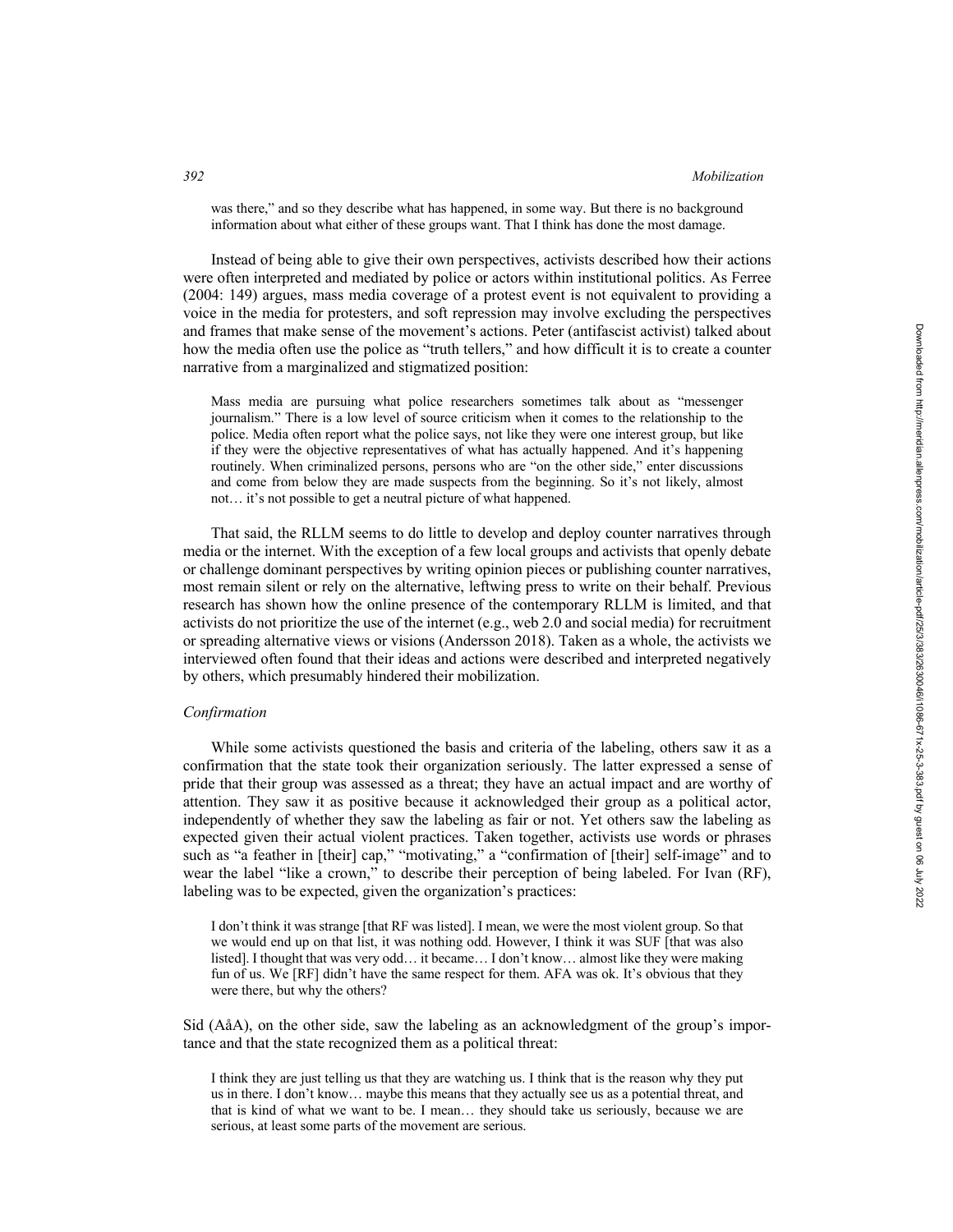For some activists, the labeling contributed to molding and upholding what we refer to as an aura of radicalness, that is, a self-image constituting a type of uncompromising and radical challenger to the existing order. According to interviewees, this made it easier for the labeled actors to link and communicate with other radical groups. In this way, the labeling facilitated contacts and collaboration among radicals. The labeling also confirmed and strengthened some of the activists' notions of distrust and hostility towards institutional politics, reinforcing their view that the state saw them as an enemy.

## *Radicalization*

*.*

A recurring theme in the interviews was the potential radicalizing effects of labeling and the stigma associated with that. For some activists, the labeling encouraged them to become more radical, while others focused on the potential consequences of the marginalization and isolation of certain organizations within a larger movement. Johan (SUF) described how the labeling triggered him and his friends to be more radical in their politics:

If the ulterior motive is to deradicalize the group, I think it is a huge mistake. I don't think a decision by the state to portray us as radical or violence-affirming will affect anyone who is already in an organization to become more tame and accepting of the state. I rather think it's the exact opposite. . . . If you were already critical of the state, I don't know why an action where the state gives you the middle finger would motivate you to just lie down and accept that "it is like it is." Like I said before, for me personally, if anything, it is motivating.

Activists also spoke of how their organizations had been assessed as something bigger and more threatening than they actually were. Some described how such an image helped to attract a specific type of preferred members (e.g. those most eager to take part in clandestine and violent actions), while for others it forced them to deal with activists that did not align with their organization's repertoires of actions. The former type of reasoning was most evident amongst activists within the covert, exclusive, and militant groups. The latter was more evident among activists who used conventional and transgressive protest tactics and who mobilized in a more overt and inclusive manner. Liza (SUF) elaborated:

For us it's also, and that is once again this indirect problem that, when we are positioned as a violence-affirming organization, as violent troublemakers who just go around and destroy things all the time, then there's a risk that the kind of people who like that, are the ones who become attracted to us. And for all those who don't like violence that much, they might be thinking that . . . well SUF is nothing for them

Several activists elaborated on how labeling risks radicalizing those groups that are ostracized. Activists addressed how contacts and coalitions between radical and moderate organizations often have a moderating effect on the choice of protest tactics, and that the labeling isolated certain groups, pushing them in a more radical direction. Carl (SUF/SAC) reflected on how isolation can create a sense of urgency and an isolationist mentality:

Now, this might be an odd metaphor, but in school when you have students who are quite lively, rowdy and such—how do you work with that? [You] try to work inclusively and to strengthen the positive aspects there are. If I [as a teacher] would distance myself from that individual… that's not possible. It would create more distance, even more radical expressions from that student. [...] I can imagine that just the actual labeling does a lot for you to feel isolated and make you use more radical methods. The more you ostracize and label, the more water is flowing through one's mill.

Previous research on the effects of protest coalitions on the choice of protest tactics aligns with Carl's observation. Studies show how protests co-staged by moderate and radical RLLM groups rarely turn violent, and that violent protest tactics are more common when radical groups stage their own protests, particularly in relation to specific protest issues, such as antifascism (Jämte, Lundstedt, and Wennerhag 2018).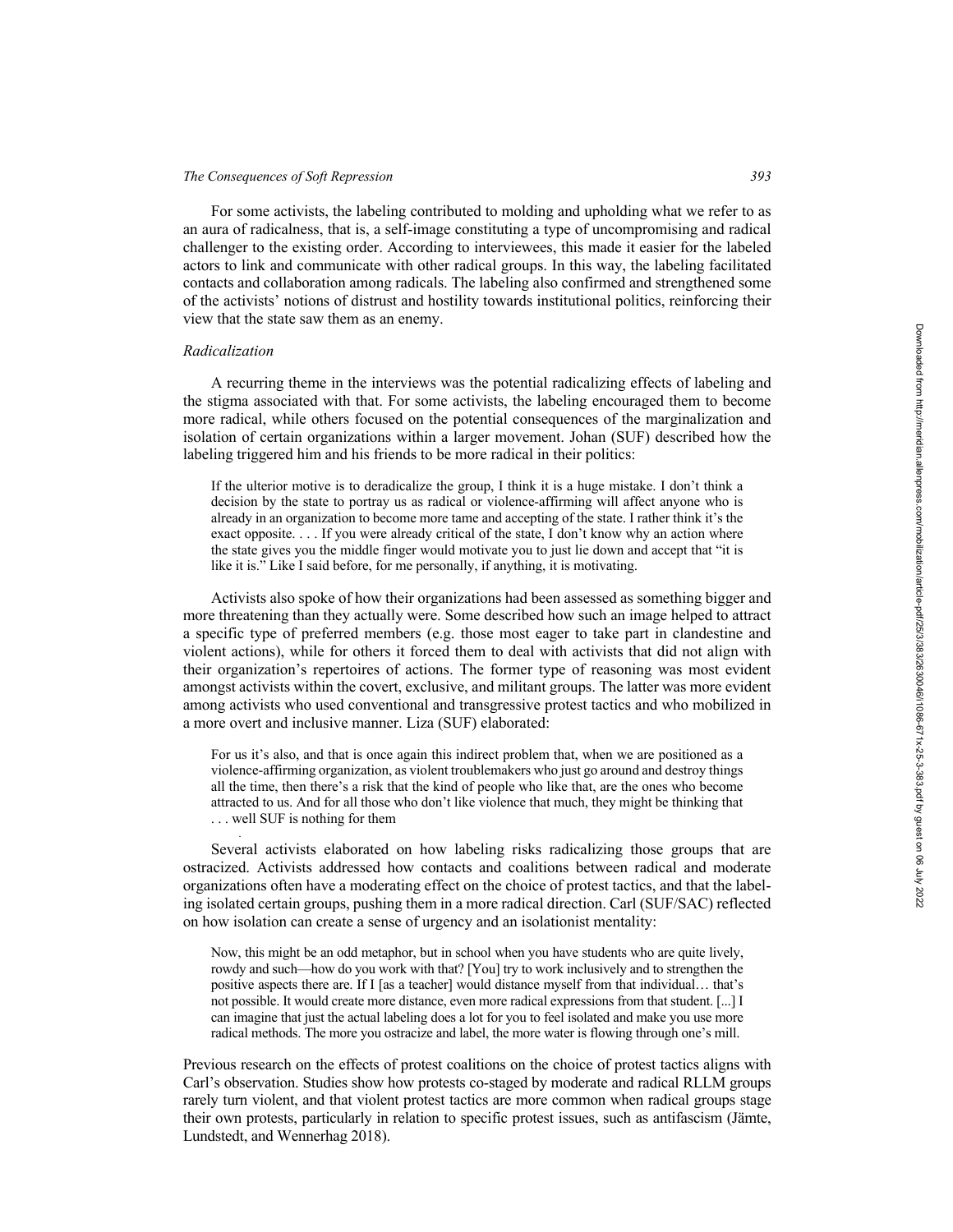#### **INDIVIDUAL LEVEL**

The NC and other state agencies have primarily targeted organizations and movement milieus, but the effects of the soft repression techniques of labeling and stigmatization are clearly noticeable on the individual level as well. It is on this level we find the most dire consequences for movement mobilization. We have distinguished two effects of labeling and stigmatization described by activists: fear of social sanctions and self-policing. For many activists, the fear of being labeled a violence-affirming extremist results in increased self-control and decreased openness about one's political engagement, which hinders movement mobilization. Some activists, however, stated they were not concerned about being labeled, while others acknowledged the risks but decided to not let their actions be affected by external actors.

### *Fear of Social Sanction*

A recurring theme in the interviews was that labeling and stigma spills over from the organization to the individual level. Activists described how the stigma associated with the labeled groups also affected individuals who were publicly associated with these groups, either voluntarily or involuntarily; for instance, they could be "outed" by countermovements, mass media, and state agencies. The concerns of interviewees centered around risks and experiences of being publicly discredited, or becoming the subject of social sanctions. These included being personally disadvantaged and having one's political engagement publicly ridiculed or delegitimized.

Activists described a lingering uncertainty about how the labeling would affect their future prospects. Activists who were publicly associated with a labeled organization feared that they would run a higher risk of being subjected to social sanction, for example, when applying for certain jobs, finding an apartment, pursuing academics, or by being called out and questioned in social situations. Lucas (AåA) thought the labeling would affect his life chances in the long run:

It is a repressive tool against us, it is going to create troubles for us you know, it is not fun. It is like… it is just like… you are looking forward to a time in like five years, and you are looking for a job in a school or something, and your CV or your application letter is going to be thrown into the garbage because: "oh, you were a part of this organization then." That is maybe what is going to happen, right.

Activists also described how labeling was used by media and countermovements to discredit and delegitimize their political engagement and opinions. Branding certain activists as extremists or associated with extremism devalued their ideas and actions, while also exposing them to the risk of social sanction. For instance, Fredrik (AåA) described how countermovements used labeling to publicly discredit him in relation to his activist work:

Like when we were working with the Roma migrants, there were some of us who were outed on different racist blogs and so on. I mean, there is.… It brings more ammunition for outing people, because then they [the countermovement] can say, "Ah, this is a leftist person, but it's also a leftist person who's in a violence-affirming group."

Activists further described how being individually associated with extremism led to increased risks and concerns of being a target of state repression and attacks from counter movements. In this respect, activists feared that soft repression would pave the way for harder repression, such as judicial sanctions, harassment, surveillance or violence from either the police or neo-Nazi groups. Nicolai (antifascist activist) described how many activists mocked labeling on an organizational or movement level but, nevertheless, felt its effect as individuals:

It is the individual forms of repression that make the difference, which make people scared to take that step. There, the structural, the organizational and the individual levels merge. Am I prepared to take those risks? That Nazis will come to my home, come at me and my children. Am I prepared to be surveilled by the police? That they know who I am. Am I prepared that at the next demonstration I might get sentenced for something, just because I am easy to recognize?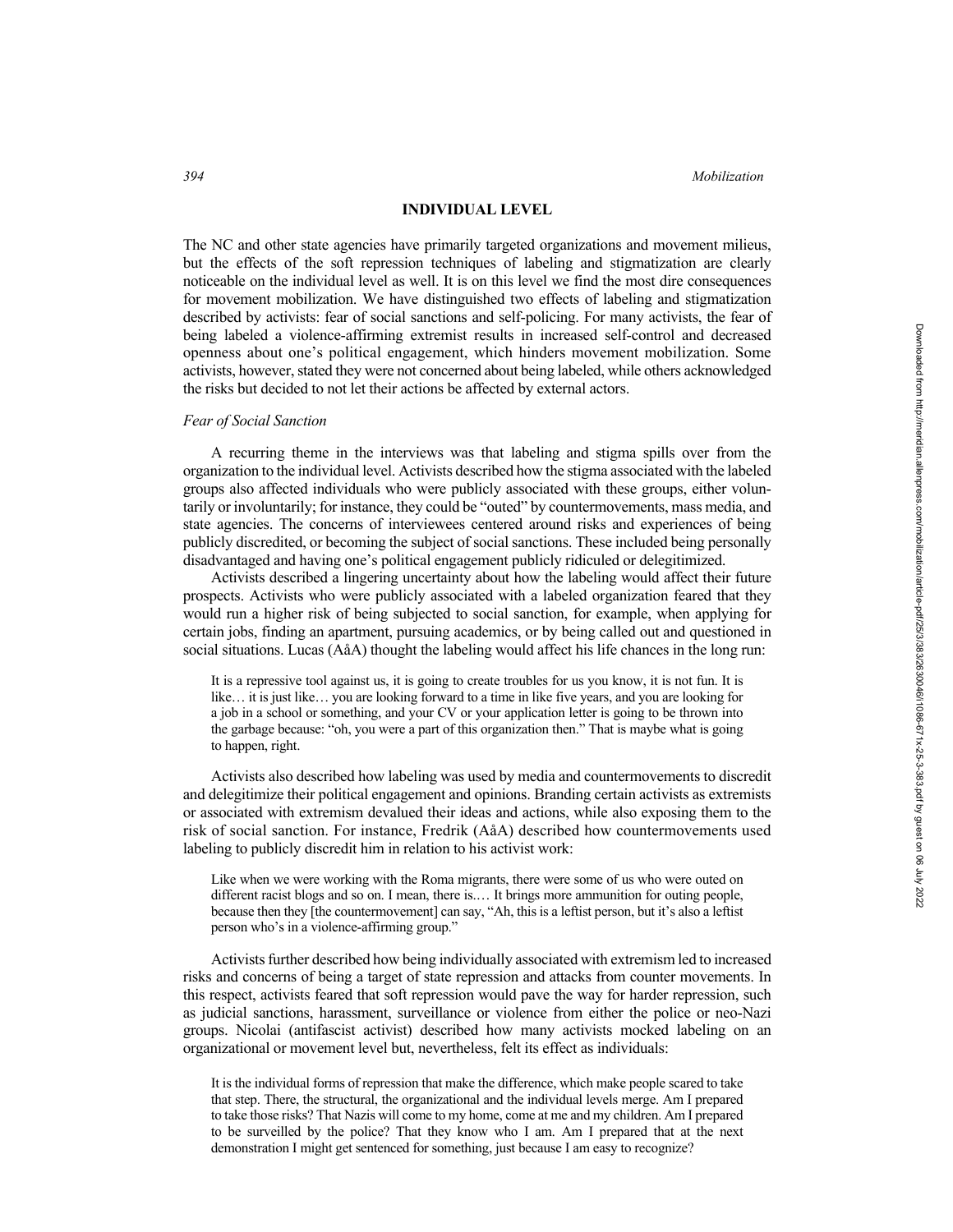For some, the risk of being labeled created uncertainty and anxiety regarding how open they should be in social settings about their political engagement. The risk of being associated with violent extremism made some hesitant to act openly and in public, which the next section explicates further.

### *Self-Policing*

The fear of being associated with violent extremism as individuals caused many activist interviewees to be more cautious when doing politics in public. The risk of label association was also reported to affect their personal life and social activities. For some, there was a reduced willingness to talk about their political engagement in certain of their social spheres, such as at their workplace, in school, or within the family, even when their practices were nonviolent. The risks of social stigma and being individually discredited led to self-imposed restriction and a reduced willingness to be open about their political engagement. For instance, Stefan (AåA) elaborated how he was cautious when talking about his political engagement at his workplace:

[It is] a little more complex if you're working at a school that is supposed to counteract violenceaffirming extremism, and then you—in a very odd way—have been classified as a violenceaffirming extremist. I can't say to my headmaster that: "Well, I'm in here, on this list that we're supposed to educate against." However, I have always spoken openly about what I actually do. Like, now I am involved in this project with EU migrants, or now I'm involved in housing issues through this campaign. I can say that, and it always results in good discussions. But I notice that I am afraid to mention the name of the organization that actually stands behind it, and I think that is because I'm afraid that I could be fired from the school I'm working in. So, it's a form of internalized repression.

Damian (antifascist activist) described how he has become increasingly aware of what he says and does in particular environments so as not to trigger social sanction. This involves how he speaks about his activism to others, but also when doing politics in public. When involved in political actions together with a group that has been labeled, he is more reticent and cautious, and he avoids situations that could lead to public disclosure. He has seen a similar pattern among many older activist friends:

For instance, I was working in a state company for a few years. There I was very scared that it would become known what groups I was close to. Because then I know that I would never be able to keep my job. . . . I was extra cautious during those years. I didn't want to be noticed, acted more in the background, and was very careful to not situate myself where I would risk getting arrested or so. I know a lot of people who have been very militant, who don't dare anymore, who don't want to take those risks. They might have family and a lot more to lose.

The processes described above can be conceptualized as self-policing, which involves a form of self-silencing. Many of the activists we interviewed engaged in political debates on particular issues, but at times they were hesitant to connect their views to a specific organization or movement. This presumably obstructs mobilization. The movement organizations in which the activists participate thus remain unmentioned, and for potential adherents the connection between their ideas/practices and their organizational affiliation remains fraught.

### **MOVEMENT LEVEL**

Labeling certain organizations as violent extremists also has consequences for the larger social movement of which they are a part. In this section we highlight the effects of labeling and stigmatization on the movement level. We have found two distinct effects that seemingly hinder mobilization: splintering and blackening. The former creates obstacles for interplay between radical and moderate parts of the RLLM, and the latter reinforces the stigmatization of radical left-wing activism in the public discourse.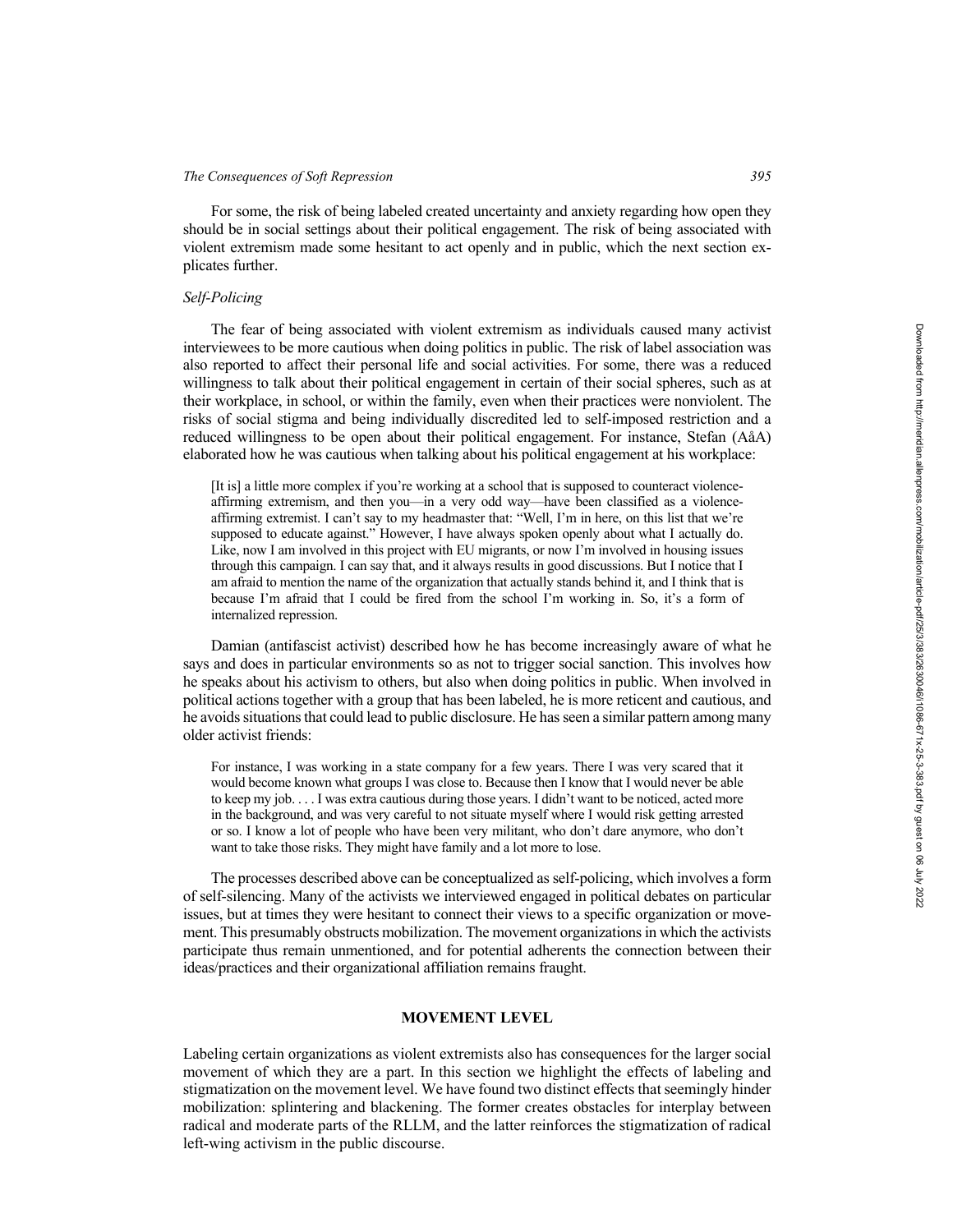## *Splintering*

If some organizations within a broad social movement are labeled violent extremists, this can affect intramovement dynamics. The possibilities for contact, collaboration, and coalitions are altered, as activists in nonlabeled organizations might become hesitant to engage with the ones that are labeled. Interviewees described this as one of the goals of labeling—the state was attempting to cause internal divisions and fractures within the broad extraparliamentary left. Lena (AFA/AåA) elaborated:

For sure, it is a way to try to divide. They have always tried to separate the "good" from the "bad" demonstrators; those who just want to protest a bit and have their political say and that stupid little group who is trying to destroy for everybody else. And that is a strategy both media and the police has pursued, something they have been pushing for quite a long time.

This said, the actual effects of splintering seemed quite marginal for most interviewees. Existing research on the RLLM also shows that the number of protests staged by coalitions and collaborations has increased since 2010, and that central actors within the movement strive for more inclusive and open forms of organizing (Jämte and Wennerhag 2019; Jämte, Lundstedt, and Wennerhag 2018, 2020). This is not to say that splintering has not occurred and that the interplay has always been unproblematic. In interviews, activists described how institutional actors, such as political parties, were hesitant to participate in mobilizations together with the labeled groups. Activists described how it often became complicated when labeled organizations were present at larger mobilizations, because it made political parties and their youth associations shy away.

Activists from nonlabeled RLLM organizations also described experiences of being questioned about their association with extremist groups. As other scholars have noted, making public an activist's association with a stigmatized group is a common strategy used to discredit their political work (Linden and Klandermans 2006). Activists from nonlabeled groups described being questioned by media or discredited by political opponents, forcing them into a defensive position where the main question was whether they were against what the state defined as violence and the leftwing groups who were associated with it. This can be understood as a logic of distancing, in which actors are pressured to categorically and publicly disassociate from other groups within the same movement, something most interviewees refused to do. Peter (antifascist activist) described this reality:

It becomes a tool they can use against any group they want. In practice it means that they must get one group to disassociate from others, and in that way they can isolate the elements they think are the most problematic.

Our data also contain examples of how fear of being associated with discredited organizations and extremism caused internal splintering within organizations that were not targeted. Some interviewees from nonlabeled groups described internal disputes regarding how their organizations should relate to labeled groups, with some advocating public disassociation and others refusing to do so. This has led to factions within the nonlabeled groups. In order to avoid splintering within the movement, interviewees from labeled groups described the importance of interpersonal connections. By being involved in several political groups and issues, activists often create larger network, structures in which personal relationships play an important role (Opp and Roehl 1990). These personal relationships, and the firsthand experiences they give rise to, seem to help create barriers against distancing, as well as to make labeling more difficult.

# *Blackening*

Several interviewees described the term "violence-affirming extremist" as an ideological concept or tool, without a precise meaning or boundary. According to activists, the tool was used by their opponents to ostracize, marginalize, and depoliticize them by creating a division between the "norm" and the "extreme." The vagueness of the concept and concerns about its application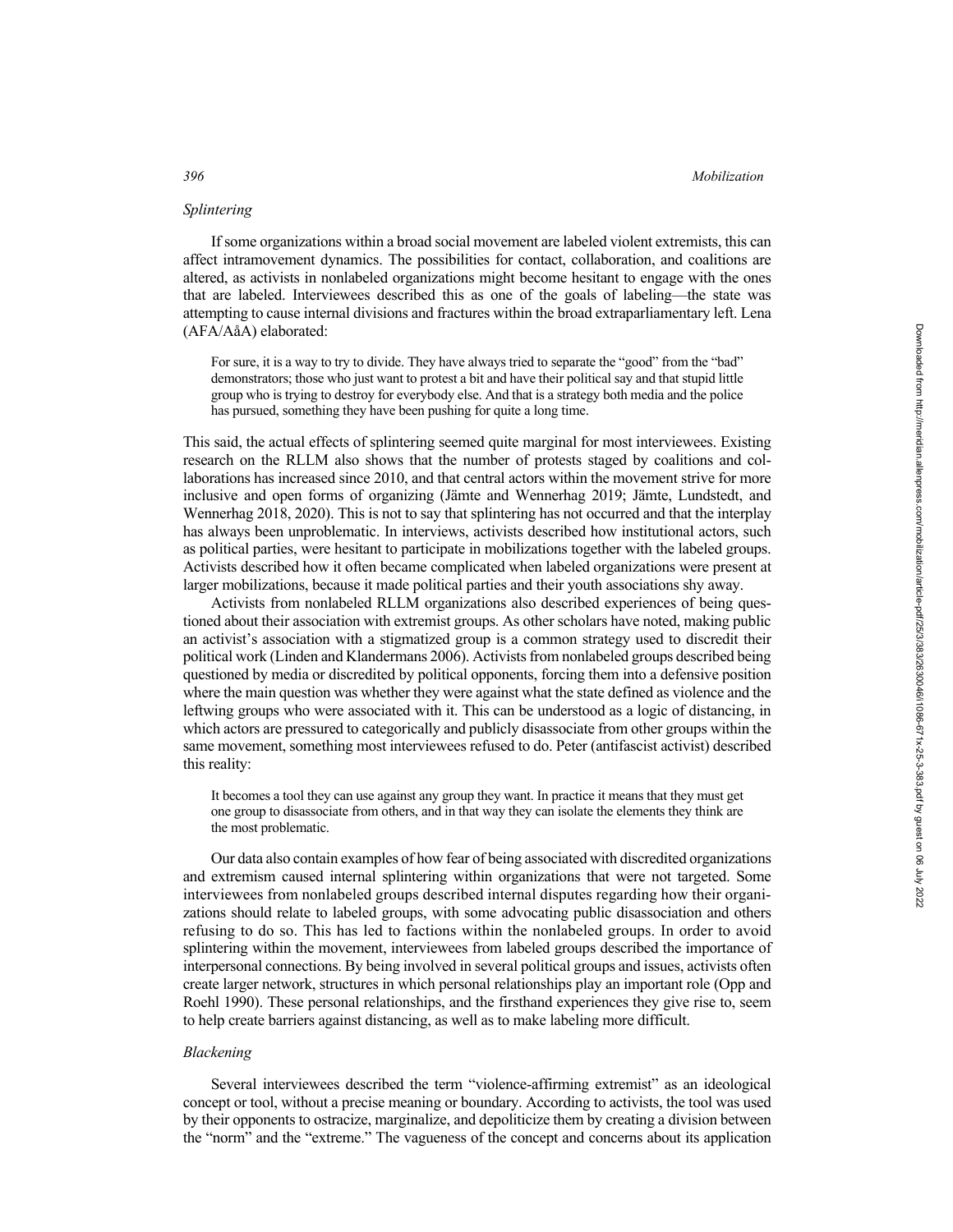on radical left groups resulted in an experience of a generalized blackening of the entire radical left. Many RLLM activists did not see the labeling as a response to actual acts of political violence, but rather to what the RLLM represented in terms of ideas and practices that challenged the political and economic order. According to activists, the labeled groups were just "the most wellknown ones," while the real purpose was to discredit radical leftwing activism in general. Elvira (GAF) reflected on this:

The purpose, out of the repressors' point of view, is to depoliticize political movements. A label such as "extremist" or "violence affirming," moves the focus away from . . . the fact that these groups are political forces that want something political, saying they are both "extremists." Extremists are something outside of yourself, it is something very alien, like a weird sect. It is nothing ordinary people can relate to.

As Elvira said in the quote above, a reoccurring experience of blackening is the clustering of left-wing radical groups together with their ideological adversaries, such as religious fundamentalists and neo-Nazis. The clustering puts the leftist groups in the same camp as terrorist organizations like al-Qaida and militant far-right groups such as the Nordic Resistance Movement. According to activists, the labeling does not recognize ideational differences, such as motivation for actions and political purposes*.* Instead, the label is seen to equate a broad set of actions that involve or support some kind of violence, ranging from terrorist bombings, political assassinations, and arson, to property damage and self-defense against neo-Nazis. To illustrate the constructed nature of the concept, several activists used the "horseshoe theory" (Mayer 2011) to explain their interpretation of labeling: a depiction of extreme right and extreme left groups as resembling each other rather than being at opposite ends of a linear left–right political continuum. Several activists described this construct as "absurd" or "bizarre," and they were unable to take it seriously. Ivan (RF) and Anita (AåA) both joked about it:

It became a "kålsupar-teori" [horseshoe theory], relevant in the light of this extremism talk; the idea that "all are equally evil," just because you… I don't know. It is difficult to relate to. If someone robs a store, and I hit the thief, am I then equally bad?

This report [Samtalskompassen] was the first time Allt åt alla was mentioned as a violent extremist leftist group, and we were like ha ha ha [laughter], this is ridiculous! Seriously, this isn't real… this isn't researched. The report sort of describes Allt åt Alla, as well as Daesh, ISIS and like the Nazi movement, and says like, "this is extremism." "This is what it looks like." And we are like, but… can't you see the difference here? We are not a group that actually does like violent attacks.

Several of the activists had also noticed a gradual change in public discourse, in that radical leftwing engagement was being broadly discredited. They said that the depiction of some groups as violent extremists was having a spillover effect on the radical left in general, creating an undefined picture of left-wing activism and antifascist work as something extreme or violent. Interviewees also described how more and more movement practices were being associated with extremism. Repertoires of actions previously seen as challenging or provocative by actors within institutional politics, such as civil disobedience and other forms of protest that challenge or transgress laws, were now considered extreme. Nicolai (antifascist activist) described this change:

The entire antifascist work and the militant work have been stigmatized and blackened by media, the state repression and the official discourse. It is to the extent that no one wants to be associated with it. [...] You don't want to protest the Nazis because you don't want to be dragged into the dirt. That is what the term "violence-affirming extremism" has done. I mean . . . it becomes a question you don't want to get close to, it is too loaded. There is too much negative energy there.

Experiences such as these can have a demobilizing effect on a social movement. The quotation illustrates the effect of being forced into a defensive posture and a general sense that tailwind has now turned to a headwind, which is likely to hinder mobilization.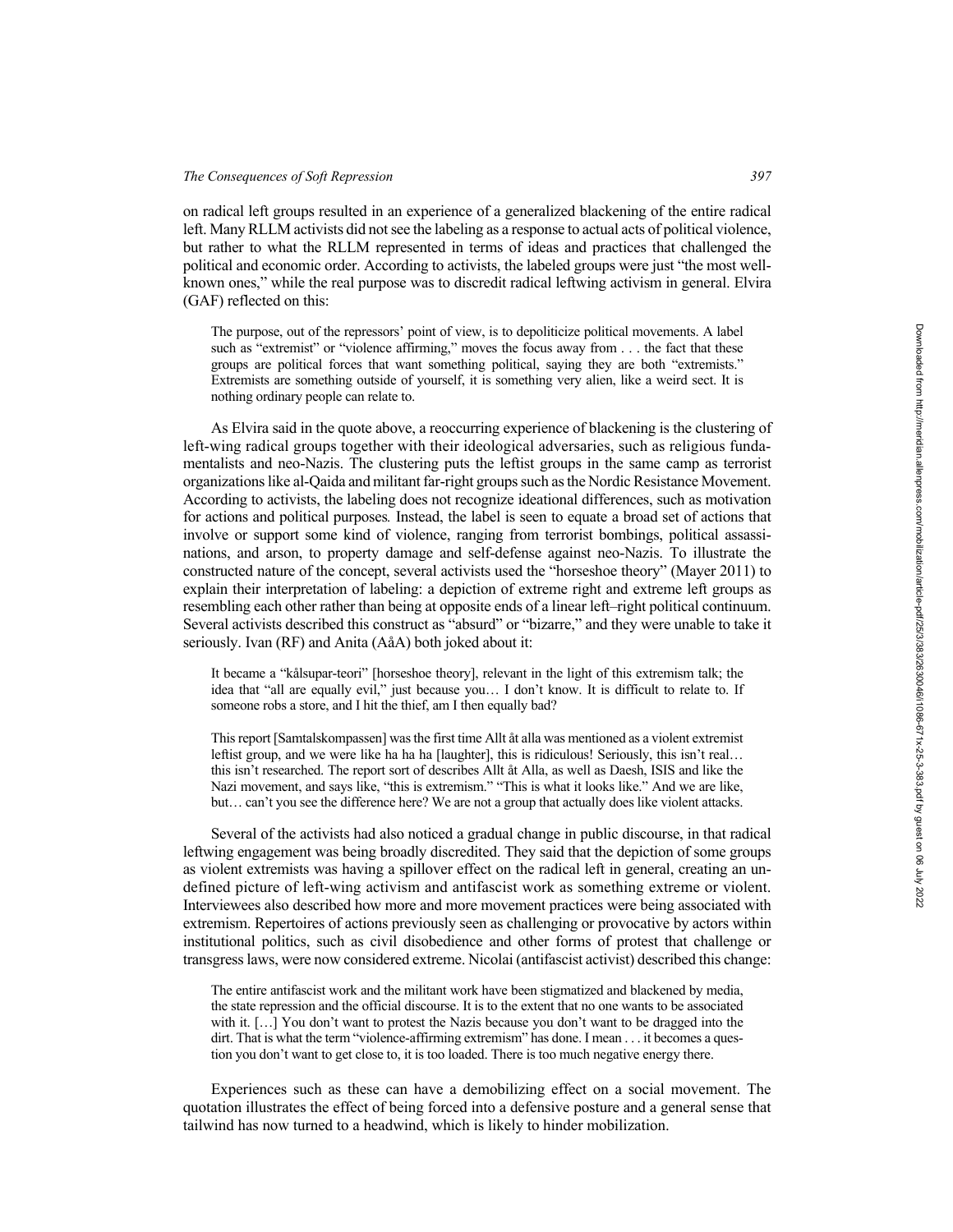## **DISCUSSION AND CONCLUSION**

In this article we have addressed two main research questions: (1) How do targeted activists perceive and experience soft repressive measures against radicalization and extremism? and (2) What are the effects of these measures, and how do activists respond to them? While the empirical section has mainly been devoted to describing perceptions and experiences, the concluding section highlights the complex and diverging effects and responses to these measures. Figure 2 below summarizes the most prevalent effects of labeling and stigmatization as perceived and experienced by RLLM activists, demonstrating how the consequences of soft repression differ at the organizational, individual, and movement levels.

The labeling of certain groups as "violence-affirming extremists" primarily targets the organizational level of the RLLM. The labeling has increased the stigma of the four RLLM groups examined, with splintering and blackening being spillover effects on the larger movement they are part of. The labeling and establishment of "violence-affirming extremism" as a social problem also seems to have provided a framework through which adversaries of the RLLM, as well as mass media and civil society, can evaluate and discredit the RLLM.

We found the most marked consequences of soft repression at the individual level, where the risks of being associated with the extremist label seem greatest. The labeling of certain RLLM groups as extremist seem to have triggered security precautions and increased the fear of social sanction among some of the activists. The self-policing that follows shows that these activists have become more hesitant to be open about their political engagement, both in private and public settings. In turn, the accumulated processes of individual self-policing and selfsilencing are likely to have negative effects on the potential to mobilize new adherents. As fewer people speak for and represent these organizations in public, their visibility decreases, which is likely to hinder their mobilization. Because these organizations have been among the most active in the RLLM movement, it is also likely that these obstacles to mobilization have affected the overall movement.

While the fear of social sanction at the individual level can be seen as an indirect effect of the labeling, the experiences of administrative sanctions and silencing at the organizational level are more direct. According to the interviewees, however, these latter effects are marginal and tied to specific local contexts. Also, few of the labeled organizations seek a voice in mass media or enter into situations where they risk becoming the subject of administrative sanctions (e.g., by seeking funding or access to public venues). Those that have done so either experienced few problems or found ways to get around the sanctions, such as using other organizational names.

In tandem with the demobilizing effects described above, our analysis also shows that "backfiring" can take place; that is, repression can make the subjects of repression more radical or it triggers movement mobilization (della Porta 2013; Lindekilde 2014). In our case, backfiring sometimes takes the form of confirmation, where the labeling creates an aura of radicalness that facilitates contacts between radicals and increases distrust of institutional politics. Previous research has shown that when a belief that the state is acting against a partic-

**Figure 2:** Consequences of Soft Repression

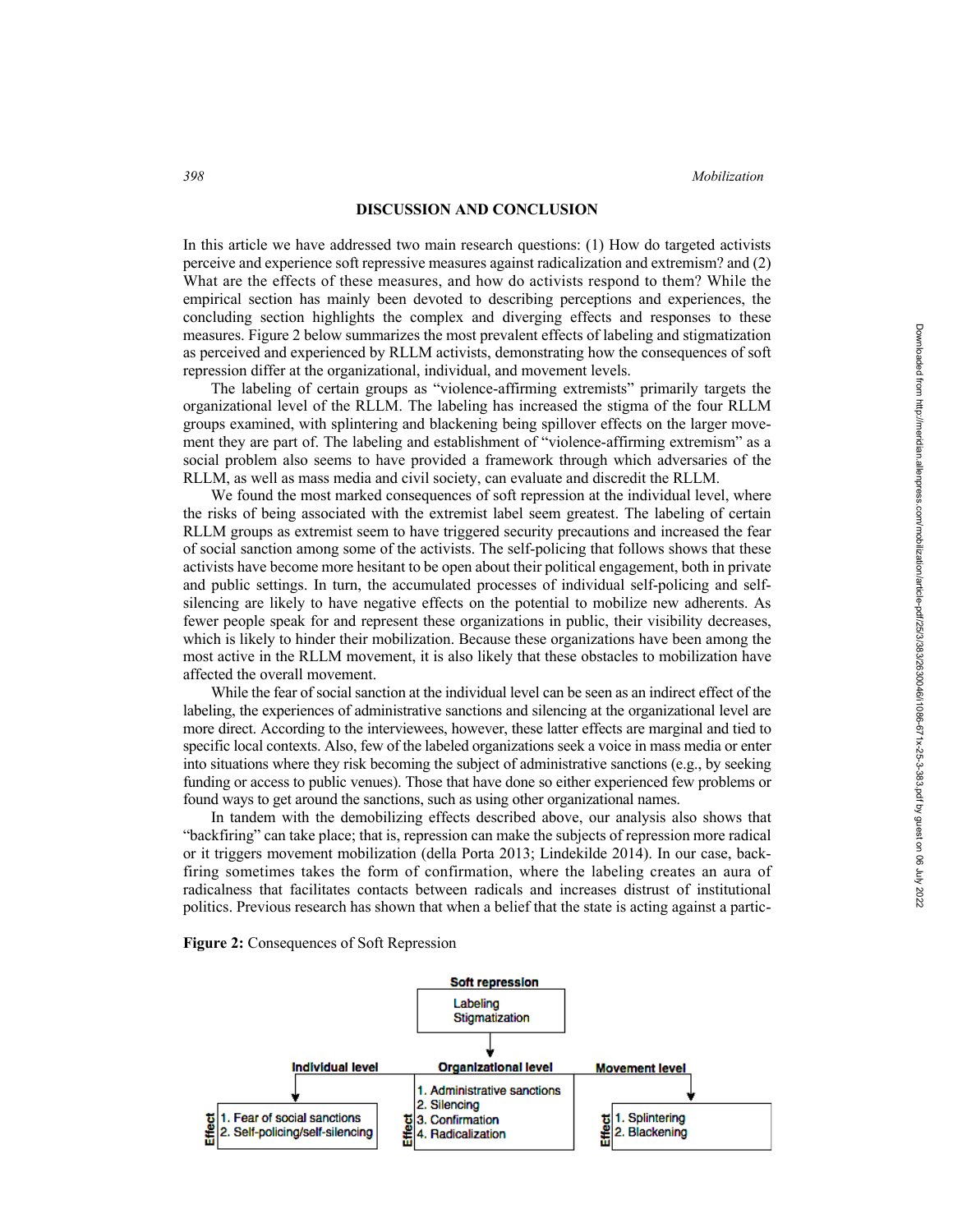ular movement is strengthened, militancy and clandestine activities can increase (Peterson and Wahlström 2015; Tilly 2005). Also, our analysis shows how labeling itself can result in activists and organizations becoming radicalized, as the organizations more readily attract, either voluntarily or involuntarily, activists who are seeking out militant, high-risk activism, a conclusion that aligns with Gitlin's (1980) work on antiwar activism.

The complexity of our findings reveals that activists, organizations, and movements are variously affected by labeling. When attempting to understand how labeling and stigmatization affect tactics, mobilizing patterns, and the potential to mobilize among the different RLLM groups, our analysis offers a multifaceted picture with partially contradictory results. The variation is due to differences in local contexts (e.g., local antiextremism efforts, infrastructure of local movements, and more), as well as the nature and mobilizing ambitions of the groups themselves. With regards to the latter, the three-dimensional figure of radicalness introduced above (figure 1) can help us elaborate the results. The figure schematically highlights internal differences among the organizations with regard to their choice of tactics (violent or transgressive), form of organizing (overt or covert) and level of openness in mobilization and recruitment (inclusive or exclusive) (see Zald and Ash Gardner 1987 on the inclusive–exclusive dimension). Based on the above analysis, we argue that these three dimensions are central for better understanding how different radical social movement organizations are impacted by soft repression.

The impact of labeling and stigmatization seems most prominent among those groups that seek to build a broad movement through open and inclusive organizing and that use conventional and transgressive forms of protests (in our case, SUF and AåA). For these groups, perceived consequences such as blackening, administrative sanctions, silencing, splintering, and risk of social sanction are seen as barriers to mobilizing a wide constituency. Among clandestine groups, who more often use violent protest tactics and mobilize covertly and exclusively, labeling seemingly has little effect and can even trigger backfire effects (RF and AFA). Since these groups are already closed and mobilize selectively, they are not likely to be affected by labeling and stigmatization in the same way as organizations that try to mass mobilize. In addition, the aura of radicalness described above might help to attract the type of members that seek out clandestine, high-risk activism. Based on our interview data and aggregated analysis, the labeling apparently fails to deradicalize the primary target of the repressive actions, that is, the most militant groups, and instead hinders mobilization in those groups that engage in conventional and transgressive forms of protest.

We also analyzed activists' responses to the repressive practices of labeling and stigmatization. Here one can discern two main lines of responses, following the logic of the threedimensional figure presented above (figure 1): turning inwards and turning outwards. Turning outwards entails engaging in the public sphere and debate, remaining an open and transparent organization as a way to counter the stigma of the label and/or as a way to consciously mobilize a broad swath of the population. This line of reasoning is most common among activists in groups situated on the overt, inclusive, and transgressive ends of the three-axes continuum. However, previous research shows that this development need not be the case. When open and inclusive movements fail to gain visibility and mobilize, they sometimes become more sectarian or radicalize, increasing the risk of backfire effects described above (Rucht 2004). In relation to the responses described above, activists closer to the covert, exclusive, and violent ends more frequently spoke of changes in group practices that coincided with turning inwards. This meant adopting even more exclusive and clandestine forms of organizing and giving less consideration to activities related to public outreach and overt activism. If there is a need to mobilize broadly, this is considered to be best done through other organizations or under temporary names and structures. For these activists, the labeling confirmed their perception of what was to be expected from a "repressive state apparatus," raising their awareness of potential surveillance and targeted attacks from the police. As organizations, they also risked becoming more isolated within the RLLM, which several interviewed activists spoke of as having a potentially radicalizing effect. The tendency to either turn inwards or outwards is also mirrored at the individual level. Here, selfpolicing and self-silencing is situated at one end of the spectrum (turning inwards), while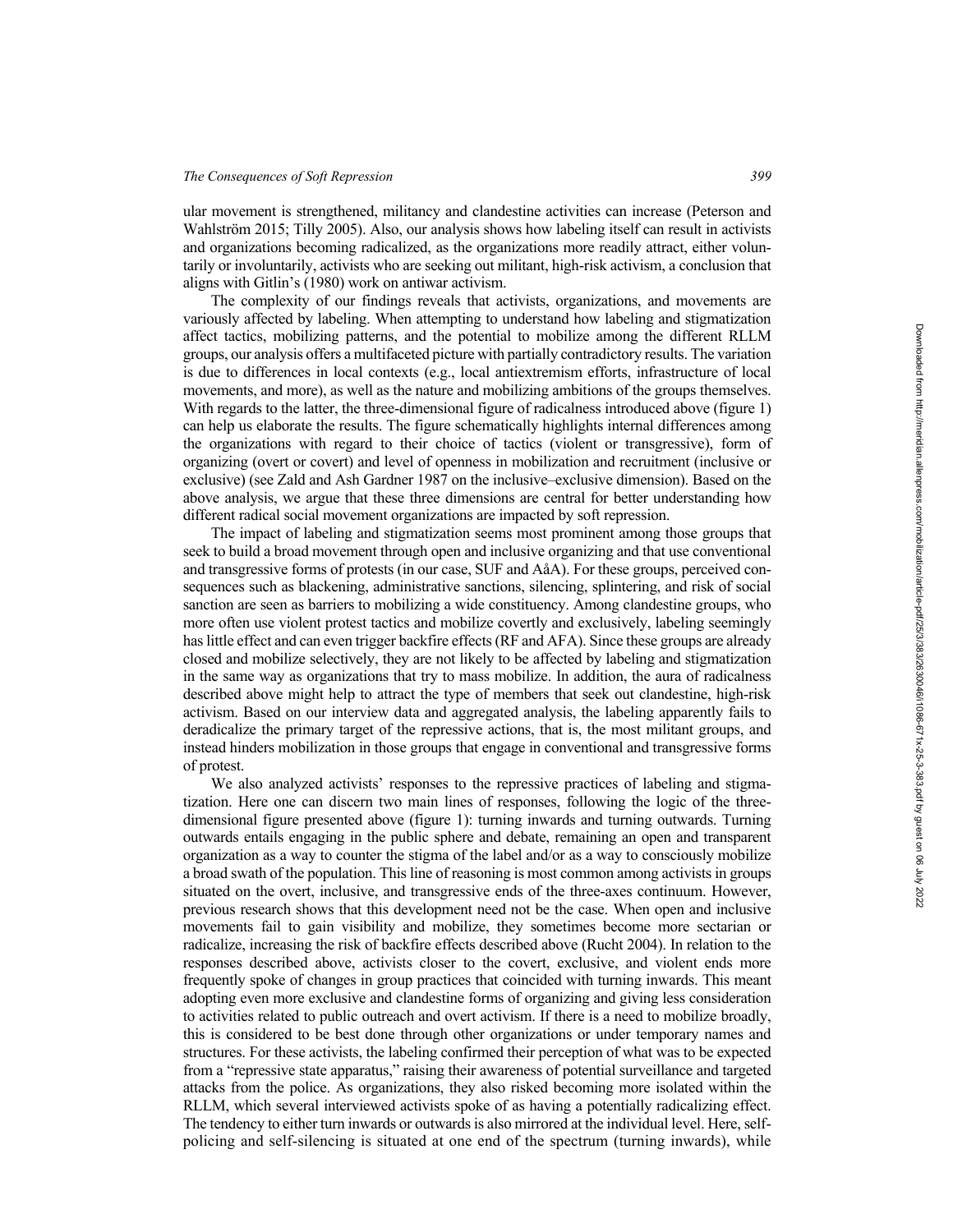increased reliance on interpersonal connections and conscious efforts to build collective awareness of and resilience to repression is situated at the other (turning outwards).

From the above distinction between those that turn inward and those that turn outward in response to soft repression, we assume that the groups that are most militant might become even more radical as a result of this form of repression. This points to another relevant aspect of repression: how hard and soft forms of repression interact. Existing research has pointed out what this study confirms: soft repression through the use of discursive strategies might discredit certain social movement groups and isolate them from a broader movement milieu by labeling them as "terrorists" or "violent extremists" (Zwerman, Steinhoff, and della Porta 2000). In this way, soft repression can lay the groundwork for hard repression and increase the likelihood that the employment of hard repression will not be seen as unjust or as a disproportionate overreaction by the general public (Linden and Klandermans 2006). This suggests that soft repression can be employed strategically as a tool to avoid or at least reduce backfire against hard repression (Fallon, Aunio, and Kim 2018). In the case of the RLLM, both RF and AFA have become the object of hard repression during the period of our study, with several of their activists arrested and sentenced following targeted police operations. According to interviewed activists, the hard repression (e.g., targeted police operations) affected these organizations negatively, contributing to the demobilization of AFA and to the dispersion of RF in 2015.

Further exploring the interaction between soft and hard repression during cycles of contention could be a valuable contribution to the research on repression and social control of protest because soft and hard repression are often combined and have a cumulative impact (Starr, Fernandez, Amster, Wood, and Caro 2008). For example, one could examine more closely the interplay between different forms of repression, if and how they are combined strategically, and with what consequences and which actors are involved. Research on soft forms of repression that involve local governmental actors, as well as private and civil society actors, would benefit from more attention (Earl 2006). Our study has contributed to this area of research by examining the consequences of labeling and stigmatization at various movement levels. We also illustrated the different roles that central government, local municipal, and civil society actors might play in this form of repression.

It would be of value to scrutinize how our results on soft repression of the RLLM transfers to other targeted movements, such as neo-Nazis or militant Islamists, as well as to other Western countries. While we would expect similar effects of labeling and stigmatization, research must take into account that these are different movements, with distinct ideological, tactical, and biographical characteristics. We expect that who the activists are, their aims, and how their movement is positioned in relation to mainstream society will impact the way they perceive and experience repression. For instance, in Sweden RLLM activists are seemingly better integrated into society and less socially marginalized than neo-Nazis and militant Islamists (Jämte and Wennerhag 2019). This being said, being linked to leftwing extremism might mean one thing in Sweden and another in Poland or Greece, given the variations across historical and current sociopolitical contexts. Examining the ways in which these biographical, movement-specific, and contextual variations condition the effect of soft repression on social movements is a task for future research.

## **NOTES**

<sup>1</sup> There is no consensus on how to translate the Swedish term "*våldsbejakande*" into English. Different actors use different translations: "proviolence" (The Swedish Media Council 2014), "violence-promoting extremism" (Swedish Security Services 2018), "violence approving extremism" (Wahlström 2018), and "violent extremism" (MUCF 2016). We find the word "affirming" to be more analytically precise, since it conveys the connotations of the Swedish word "*bejakande*" (being supportive/positive towards). 2 In this text, "militancy" refers to using some form of violence to reach a political goal.

<sup>&</sup>lt;sup>3</sup> Conventional tactics include actions that are confined to established institutional routines and norms (peaceful demonstrations and rallies, handing out leaflets, picketing, street performances, workplace strikes, etc.). Transgressive contention challenges established routines and balances on the borders of legitimacy/illegitimacy and legality/illegality (blockades,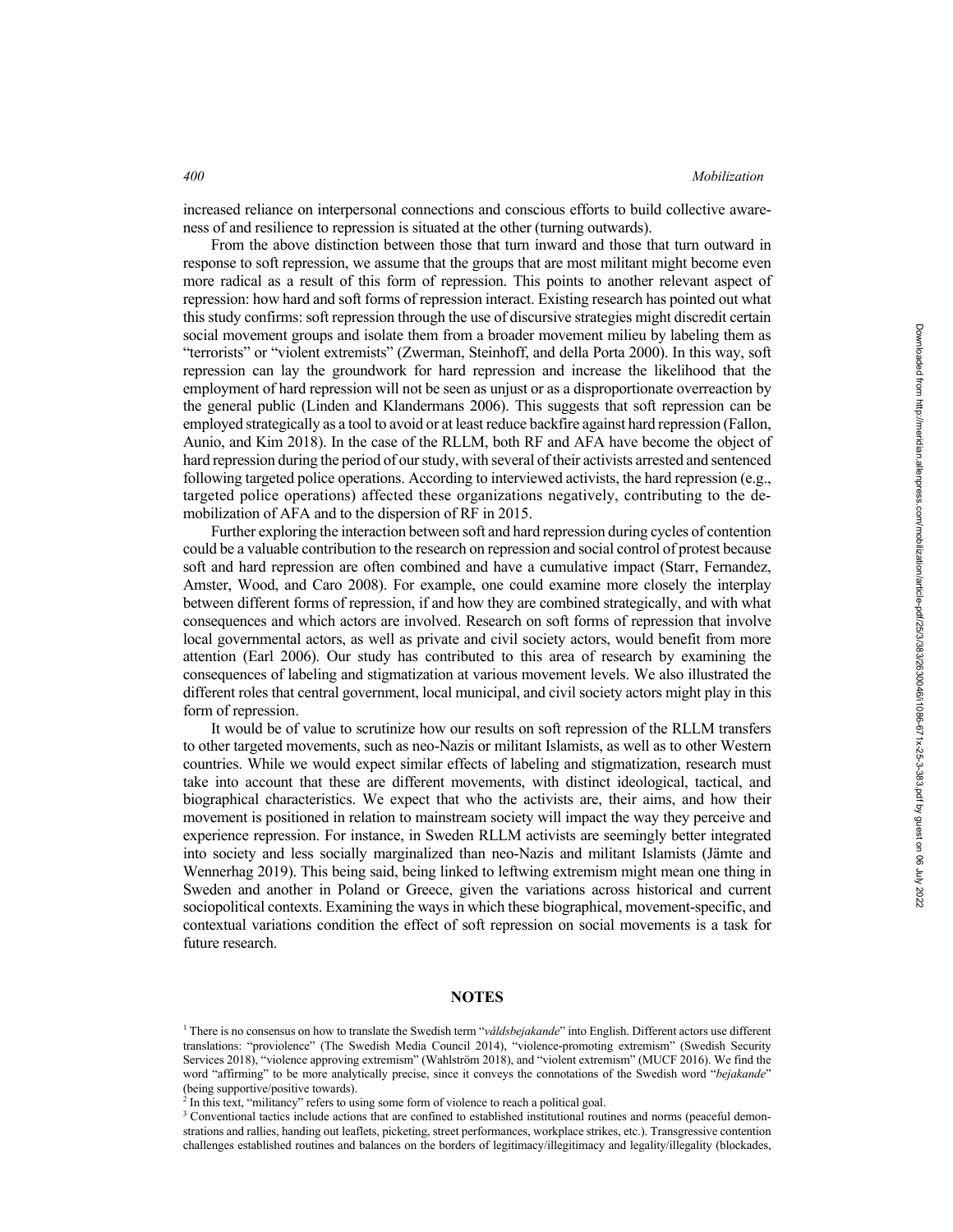#### *The Consequences of Soft Repression 401*

squatting, counterdemonstrations, nonviolent confrontations, etc.). Violent tactics cross the border of legality and use some form of violence against objects (property damage) and/or people (violence against persons/groups). See table 2.

<sup>4</sup> In other countries, governments have used concepts that differ from the Swedish one. In Norway, for example, the term "violent extremism" is used.

<sup>5</sup> Research on the RLLM in Sweden has shown that the movement has changed its main protest issues and protest tactics since the late 1990s. From utilizing more disruptive forms of protest in the 1990s and 2000s, there has been a marked decline in the use of violent protest tactics since 2010. Instead, the movement use more conventional forms of protests (Jämte, Lundstedt, and Wennerhag 2020).

<sup>6</sup> There are some conventional and transgressive protests that have escalated into property damage or violence against individuals. Out of 2,403 conventional and 674 transgressive RLLM PEs (3,077 total), 86 conventional and 112 transgressive PEs (198 total) ended in some sort of violence. Often it is difficult to identify which activists or specific organizations took part in the escalation, which means these data are presented as activities at the movement level (see Jämte and Wennerhag 2019).

 $70.5\%$  covers acts of property damage.

 $81.0\%$  covers acts of property damage, and confrontations with adversaries.

<sup>9</sup> During the research process we also interviewed thirty government officials tasked with preventing radicalization and extremism, mainly teachers, police, social workers, and so-called local coordinators against violent extremism. Preliminary results from this research can be found in Jämte and Wennehag (2019).

<sup>10</sup> We are grateful for the collaboration with Ilaria Pitti, who conducted ten of the interviews during her ethnographic fieldwork on the radical left in Sweden.

<sup>11</sup> We are thankful to Gabriel Hällqvist and Sebastian Piepenburg for their assistance with transcribing the interviews, and also to the latter for assisting in the initial coding of the material. We would also like to thank Frida Dahlin for translation of quotations.

 $12$  Unlike most existing protest-event datasets, our data were obtained from the movements' own media (cf., Hutter 2014). Research shows that only a small percentage of protest events are covered by conventional media and that movementbased reporting is less biased towards large and disruptive forms of protest than conventional media (Almeida and Lichbach 2003; Rucht 2004). A comparison between reports of RLLM protest events in Sweden's biggest newspaper and movement media confirms these results (see Jämte and Wennerhag 2019). The main source for the 3,836 Swedish RLLM protestevent cases analyzed in this article was Motkraft.net (which provided information for 2,080 protest events), a website, and online newsletter publishing reports by RLLM groups from across the country. Additional information for protest events was found in other RLLM media, both printed material (periodicals, fanzines, and newsletters) and web-based material (including open Facebook group pages, YouTube videos, and RLLM group websites). All events were manually coded. The dataset was constructed during the research project Radicalization and Deradicalization, funded by The Swedish Civil Contingencies Agency (MSB), and the research project Anarchists in Eastern and Western Europe—a Comparative Study, funded by the Foundation for Baltic and East European Studies. These projects also involved researchers Magnus Wennerhag, Måns Lundstedt, and Kalle Eriksson in coding and constructing the dataset. Thanks to all, and to Wennerhag for providing us with the requested data for this article. For more information on the dataset see Jämte and Wennerhag (2019) and Jämte, Lundstedt, and Wennerhag (2020).

### **REFERENCES**

- Almeida, Paul, and Mark Lichbach. 2003. "To the Internet, From the Internet: Comparative Media Coverage of Transnational Protests." *Mobilization* 8(3): 249–72.
- Andersson, Linus. 2018. "What's Left of the Radical Left Online? Absence of Communication, Political Vision, and Community in Autonomist Web Milieus in Sweden," *New Media and Society* 20(1): 384–98.
- Andersson, Malmros, Robin, and Christer Mattsson. 2017. *Från ord till handlingsplan*. Stockholm: Sveriges Kommuner och Landsting.
- Barkan, Steven E. 1984. *Protesters on Trial: Criminal Justice in the Southern Civil Rights and Vietnam Antiwar Movements*. New Brunswick, NJ: Rutgers University Press.
- Bjørgo, Tore, and Ingvild Magnæs Gjelsvik. 2015. "Norwegian Research on the Prevention of Radicalisation and Violent Extremism: A Status of Knowledge." Report 2/2015 from the Norwegian Police University College. Retrieved April 24, 2019 (https://brage.bibsys.no/xmlui/handle/11250/ 284584).
- Bosi, Lorenzo, and Donatella della Porta. 2015. "Processes of Disengagement from Political Violence: A Multi-level Relational Approach." Pp. 81–89 in *Researching Terrorism, Peace and Conflict Studies: Interaction, Synthesis and Opposition*, edited by Ioannis Tellidis and Harmonie Toros. New York: Routledge.
- Bosi, Lorenzo, and Stefan Malthaner. 2015. "Political Violence." Pp. 439–49 in *The Oxford Handbook of Social Movements*, edited by Donatella della Porta and Mario Diani. New York: Oxford University Press.
- Boykoff, Jules. 2007. "Limiting Dissent: The Mechanisms of State Repression in the USA." *Social Movement Studies* 6(3): 281–310.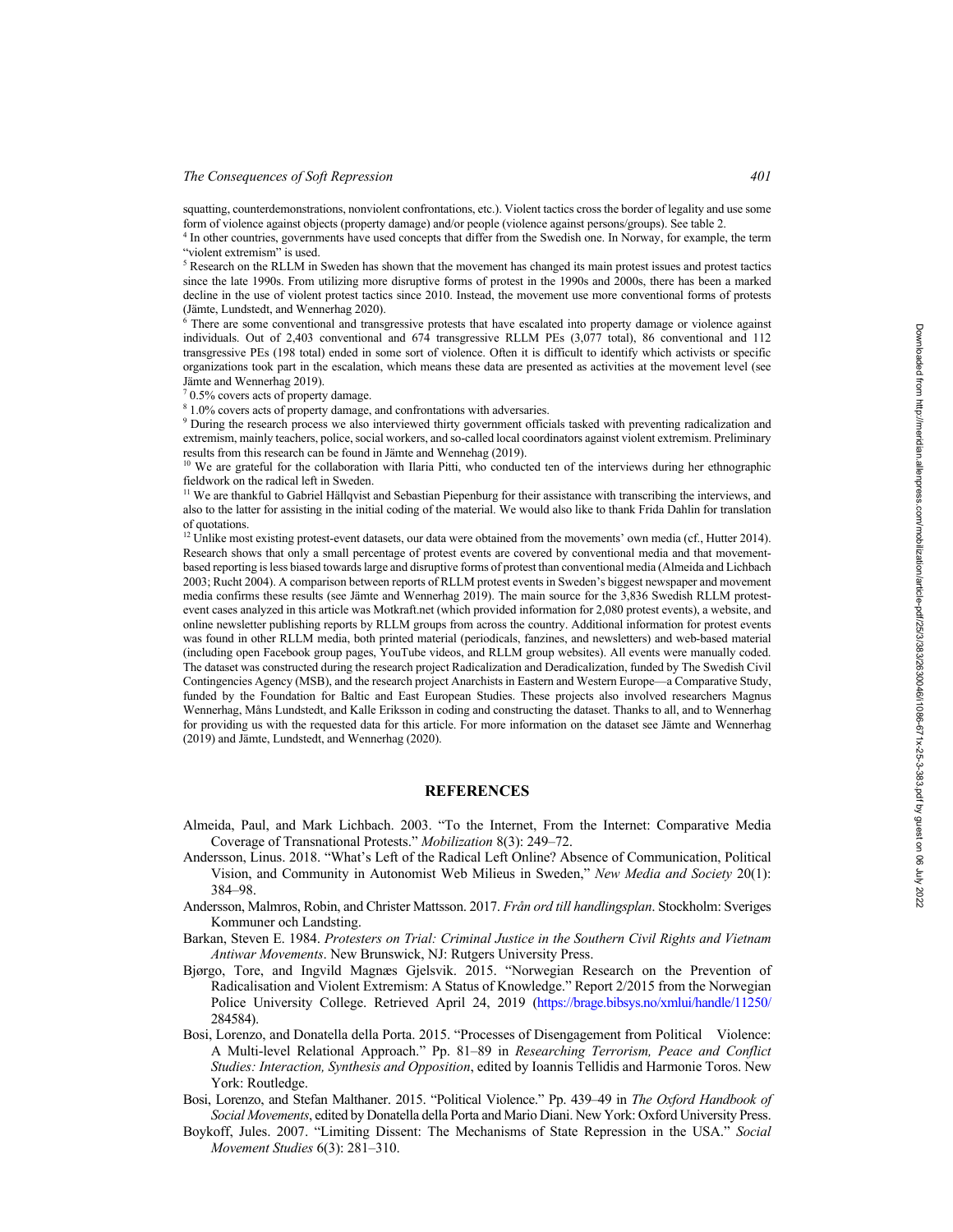BRÅ and Säpo. 2009. *Våldsam Politisk Extremism: Antidemokratiska Grupperingar på Yttersta Högeroch Vänsterkanten*. Stockholm: Brottsförebyggande rådet och Säkerhetspolisen.

Combes, Hélène, and Fillieule Olivier. 2011. "Repression and Protest: Structural Models and Strategic Interactions." *Revue française de science politique* (English) 61(6): 1–24.

- Davenport, Christian. 2015. *How Social Movements Die: Repression and Demobilization of the Republic of New Africa*. New York: Cambridge University Press.
- Davenport, Christian, Hank Johnston, and Carol Mueller, eds. 2005. *Repression and Mobilization*. Minneapolis: University of Minnesota Press.
- della Porta, Donatella. 1995. *Social Movements, Political Violence and the State*. New York: Cambridge University Press.

———. 2013. *Clandestine Political Violence*. New York: Cambridge University Press.

- Dir. 2014:103 Kommittédirektiv: En nationell samordnare för att värna demokratin mot våldsbejakande extremism. Justitiedepartementet. Retrieved June 1, 2019 (http://www.riksdagen.se/sv/dokumentlagar/dokument/kommittedirektiv/en-nationell-samordnare-for-att-varna-demokratin\_H2B1103).
- Earl, Jennifer. 2003. "Tanks, Tear Gas, and Taxes: Toward a Theory of Movement Repression." *Sociological Theory*, 21(1): 44–67.
	- ———. "Introduction: Repression and the Social Control of Protest." *Mobilization: An International Quarterly* 11(2): 129–143.
- ———. 2011. "Political Repression: Iron Fists, Velvet Gloves, and Diffuse Control." *Annual Review of Sociology* 37: 261–84.
- ———. 2013. "Repression and Social Movements." Pp. 1083-1089 in *The Wiley-Blackwell Encyclopedia of Social and Political Movements*, edited by David A. Snow, Donatella della Porta, Bert Klandermans, and Doug McAdam. Malden: Blackwell Publishing.
- Earl, Jennifer, and Sarah A. Soule. 2010. "The Impacts of Repression: The Effect of Police Presence and Action on Subsequent Protest Rates," Pp. 75–113 in *Research in Social Movements, Conflicts and Change*, edited by Patrick G. Coy. Bingley, UK: Emerald Group Publishing Ltd.
- Ellefsen, Rune. 2016. "Judicial Opportunities and the Death of SHAC: Legal Repression along a Cycle of Contention." *Social Movement Studies* 15(5): 441–56.
- ———. Forthcoming. "The Unintended Consequences of Escalated Repression." *Mobilization: An International Quarterl*y, accepted for publication.
- Fallon, Kathleen M., Anna-Liisa Aunio, and Jessica Kim. 2018. "Decoupling International Agreements from Domestic Policy: The State and Soft Repression." *Human Rights Quarterly* 40(4): 932–61.
- Ferree, Myra Marx. 2004. "Soft Repression: Ridicule, Stigma, and Silencing in Gender-Based Movements. Pp. 85–101 in *Authority in Contentio*n, edited by Daniel J. Myers and Daniel M. Cress. Bingley, UK: Emerald Group Publishing Limited.
- Fillieule, Olivier. 2015. "Disengagement from Radical Organizations: A Process and Multilevel Model of Analysis." Pp. 34–63 in *Movements in Times of Democratic Transition*, edited by Bert Klandermans and Cornelis van Stralen. Philadelphia: Temple University Press.
- Fitzgerald, Kathleen J., and Diane M. Rodgers. 2000. "Radical Social Movement Organizations: A Theoretical Model." *The Sociological Quarterly* 41(4): 573–92.
- FOI. 2018. Den digitala kampen—Autonoma rörelser på nätet. Totalförsvarets forskningsinstitut. Retrieved June 1, 2019. (https://www.foi.se/rapportsammanfattning?reportNo=FOI-R--4592—SE).
- Gamson, William A., and David S. Meyer. 1996. "Framing Political Opportunity." Pp. 275–90 in *Comparative Perspectives on Social Movements: Political Opportunities, Mobilizing Structures and Cultural Framings*, edited by Doug McAdam, John D. McCarthy, and Mayer N. Zald. Cambridge: Cambridge University Press.
- García, Oscar José Martín. 2014. "Soft Repression and the Current Wave of Social Mobilisations in Spain." *Social Movement Studies* 13(2): 303–8.
- Gitlin, Todd. 1980. *The Whole World is Watching: Mass Media in the Making and Unmaking of the New Left*. Berkeley, CA: University of California Press.
- Haines, Herbert H. 2013. "Radical Flank Effects." Pp. 1048–50 in *The Wiley-Blackwell Encyclopedia of Social and Political Movements*, edited by David A. Snow, Donatella della Porta, Bert Klandermans, and Doug McAdam. Malden, UK: Blackwell Publishing.
- Honari, Ali. 2018. "From 'the Effect of Repression' toward 'the Response to Repression.'" *Current Sociology* 66(6): 950–73.
- Hutter, Swen. 2014. "Protest Event Analysis and its Offspring". Pp. 335–367 in *Methodological Practices in Social Movement Research*, edited by Donatella della Porta. Oxford: Oxford University Press.
- Jämte, Jan. 2013. *Antirasismens många ansikten*. Umeå: Umeå Universitet.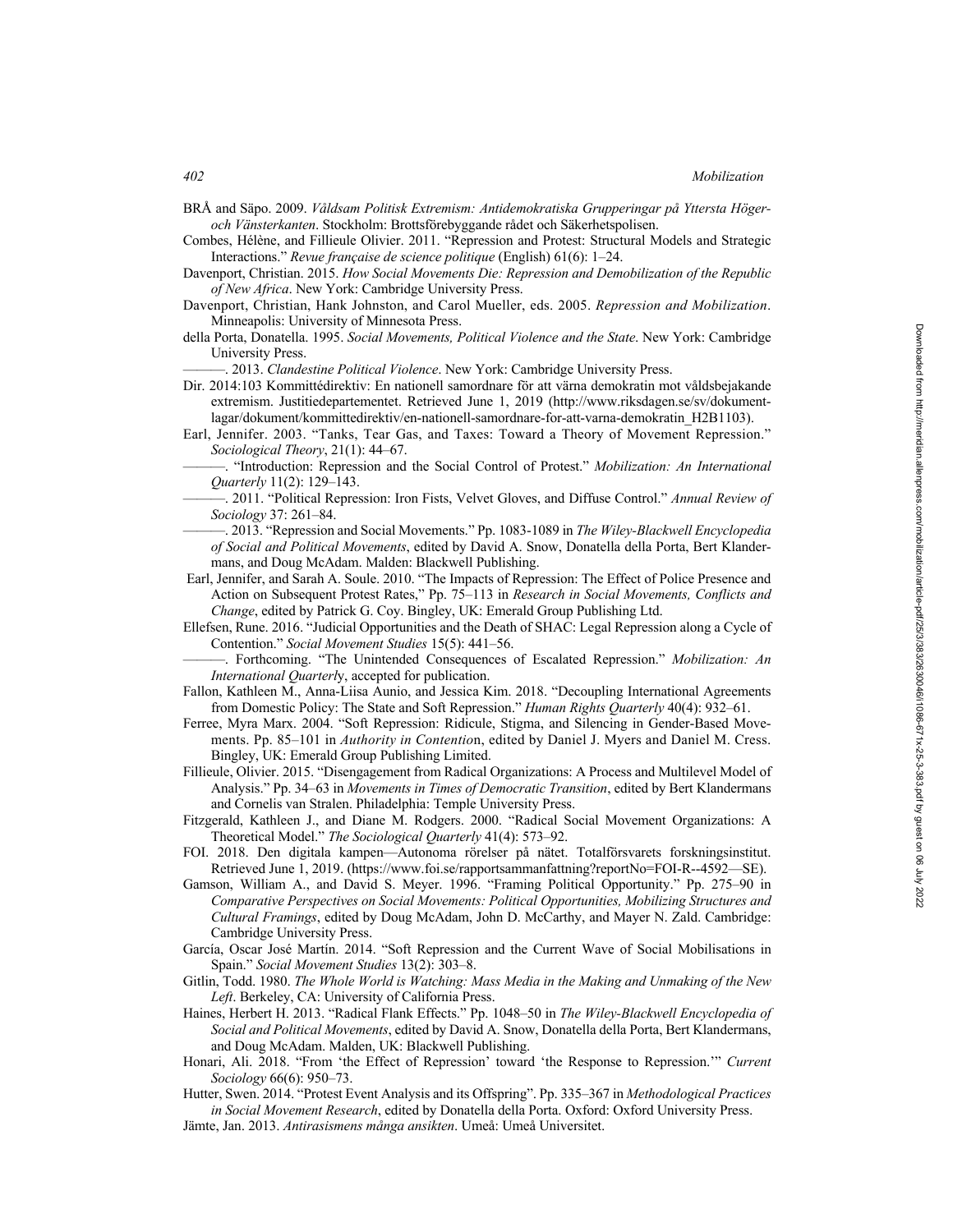- ———. 2017. "Radical Anti-Fascism in Scandinavia: Shifting Frames in Relation to the Transformation of the Far Right." Pp. 248–67 in *Radical Left Movements in Europe*, edited by Magnus Wennerhag, Christian Fröhlich, and Grzegorz Piotrowski. Abingdon, UK: Routledge.
- Jämte, Jan, Måns Lundstedt, and Magnus Wennerhag. 2018. "The Effect of Coalitions on Radical Activists' Choices of Protest Tactics." Presented at the Nordic conference on violent extremism, November 29-30, 2018, Oslo University.
- ———. 2020. "From Radical Counterculture to Pragmatic Radicalism? The Collective Identity of Contemporary Radical Left-libertarian Activism in Sweden." *Journal for the Study of Radicalism* 14(1): 1–36.
- Jämte, Jan, and Magnus Wennerhag. 2019. *Brottsförebyggande Åtgärder mot Radikala Vänsterrörelsen— Effekter och Erfarenheter.* Myndigheten för samhällskydd och beredskap. Retrieved June 1, 2019 (https://www.msb.se/RibData/Filer/pdf/28819.pdf).
- Joyce, Peter. 2016. *The Policing of Protest, Disorder and International Terrorism in the UK Since 1945*. London: Palgrave Macmillan.
- Koopmans, Ruud. 1993. "The Dynamics of Protest Waves: West Germany, 1965 to 1989." *American Sociological Review* 58(5): 637–58.
- Kurzman, Charles. 1996. "Structural Opportunity and Perceived Opportunity in Social Movement Theory: The Iranian Revolution of 1979." *American Sociological Review* 61: 153–178.
- Lang, Kurt, and Gladis Lang. 1961. *Collective Dynamics*. New York: Crowell.
- Lindekilde, Lasse. 2010. "Soft Repression and Mobilization: The Case of Transnational Activism of Danish Muslims during the Cartoons Controversy." *International Journal of Middle East Studies* 42(3): 451–69.
	- ———. 2014. "A Typology of Backfire Mechanisms." Pp. 51–69 in *Dynamics of Political Violence: A Process-Oriented Perspective on Radicalization and the Escalation of Political Conflict*, edited by Lorenzo Bosi, Chares Demetriou, and Stefan Malthaner. Farnham, UK: Ashgate.
- Linden, Annette, and Bert Klandermans. 2006. "Stigmatization and Repression of Extreme-Right Activism in the Netherlands." *Mobilization: An International Quarterl*y 11(2): 213–28.
- Mattsson, Christer. 2019. "Policing Violent Extremism: How the Global War on Terror Meandered into Local Municipal Policies in Sweden." *SAGE Open*. Retrieved June 1, 2019 (https://doi.org/10. 1177/2158244019837462).
- Mayer, Nonna. 2011. "Why Extremes Don't Meet." *French Politics, Culture and Society* 29(3): 101–120.
- McAdam, Doug. 1983. "Tactical Innovation and the Pace of Insurgency." *American Sociological Review* 48(6): 735–54.
- Meyer, David S., and Suzanne Staggenborg. 2008. "Opposing Movement Strategies in U.S. Abortion Politics." Pp. 207–38 in *Research in Social Movements: Conflicts and Change*, edited by Patrick G. Coy. Bingley, UK: Emerald Group.
- MUCF. 2016. *Young and Extreme: A Youth and Gender Perspective on Violent Extremism*. Retrieved October 18, 2019 (www.mucf.se/publikationer/young-and-extreme).
- Opp, Karl-Dieter, and Wolfgang Roehl. 1990. "Repression, Micromobilization, and Political Protest." *Social Forces* 69(2): 521–47.
- Peterson, Abby, and Wahlström, Mattias. 2015. "Repression: The Governance of Domestic Dissent." Pp. 634–52 in *The Oxford Handbook of Social Movements*, edited by Donatella della Porta and Mario Diani. Oxford: Oxford University Press.
- [Skr.] Regeringens skrivelse 2011/12:44. Handlingsplan för att värna demokrati mot våldsbejakande extremism. (http://www.regeringen.se/49bb8c/contentassets/441d6f98b4e340d3a1a975d66c3e81f6/ handlingsplan-for-att-varna-demokratin-mot-valdsbejakande-extremism-skr.-20111244) Retrieved June 1, 2019
- [Skr.] Regeringens skrivelse 2014/15:144. Åtgärder för att göra samhället mer motståndskraftigt mot våldsbejakande extremism. (https://www.regeringen.se/rattsliga-dokument/skrivelse/2015/08/skr.- 201415144/). Retrieved June 1, 2019.
- Rucht, Dieter. 1988. "Themes, Logics and Arenas of Social Movements: A Structural Approach." Pp. 305–28 in *From Structure to Action: Comparing Social Movement Research across Cultures*, edited by Bert Klandermans, Hanspeter Kriesi, and Sidney Tarrow. Greenwich. CT: JAI Press.
- ———. 2004. "The quadruple 'A'. New media, Citizens and Social Movements", Pp. 25-48 in *Cyberprotest: New Media, Citizens and Social Movements*, edited by W. an de Donk, B. D. Loader, P. G. Nixon, and D. Rucht. London: Routledge
- SOU 2002:91. Hotet från vänster: Säkerhetstjänsternas övervakning av kommunister, anarkister m.m. 1965–2002: Forskarrapport till Säkerhetstjänstkommissionen. Säkerhetstjänstkommissionen. Stockholm: Fritzes offentliga publikationer.